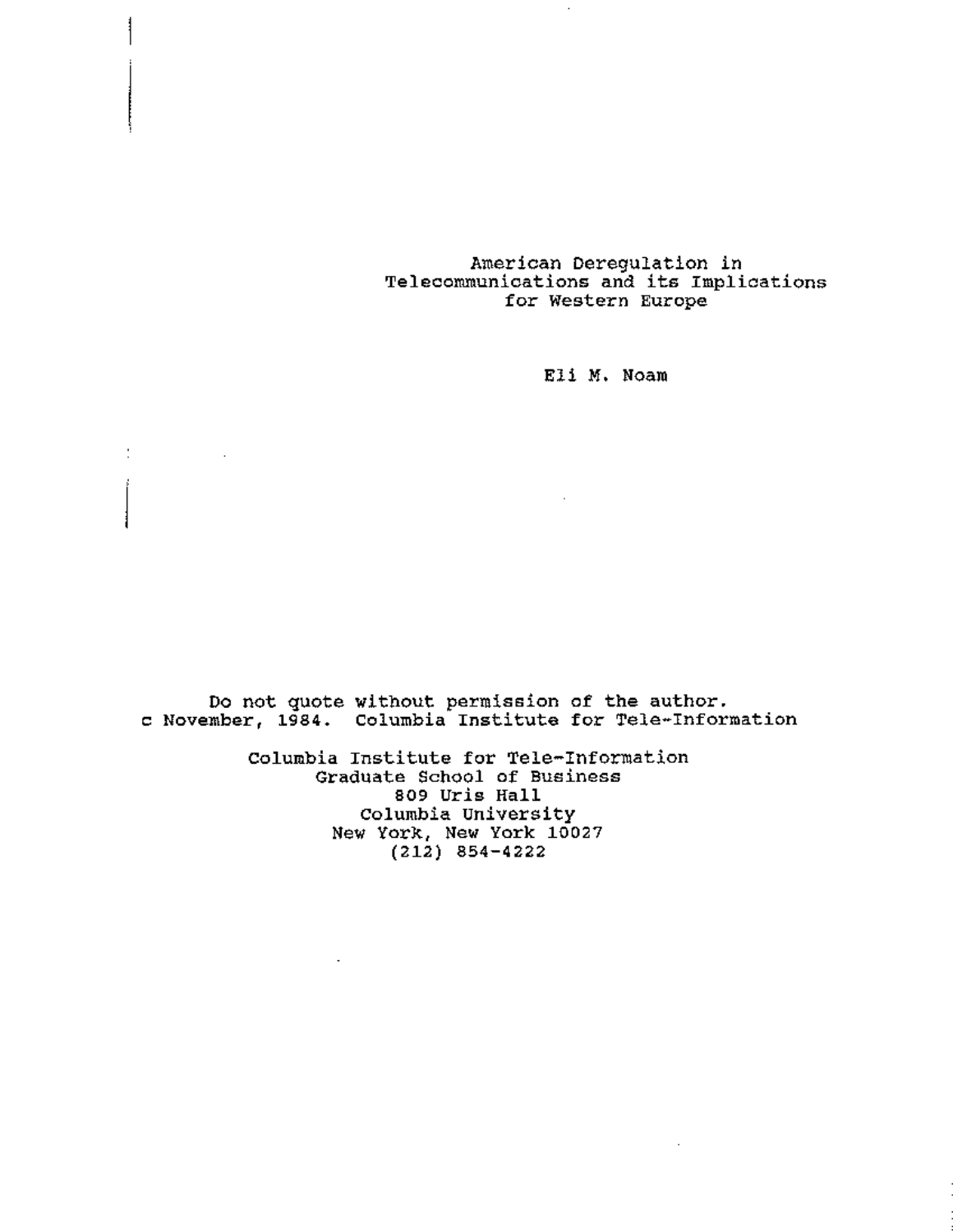# The Setting

 $-1-$ 

The multiple changes in the American telecommunications landscape that are encompassed in the short-ha terms "deregulation" and "divestitu have been bewildering to most<br>Americans: As-could-be-expected,-must Americans: As could be expected, must<br>criticism was expressed in public was expressed in public forums at the break-up of the warm and<br>familiar "Ma Bell." and at the familiar "Ma Bell," and at the prospects of major rate increases for<br>the seridential subscribers. residential subscribers. Unfortunately it often seems as if only<br>these megative views of the US these negative views of the US developments are presented to the European public, to the exclusion of a more balanced picture. This onesidedness is not helped by a frequen messianic tendency on the part of present US policy makers to their institutions, history, and political traditions.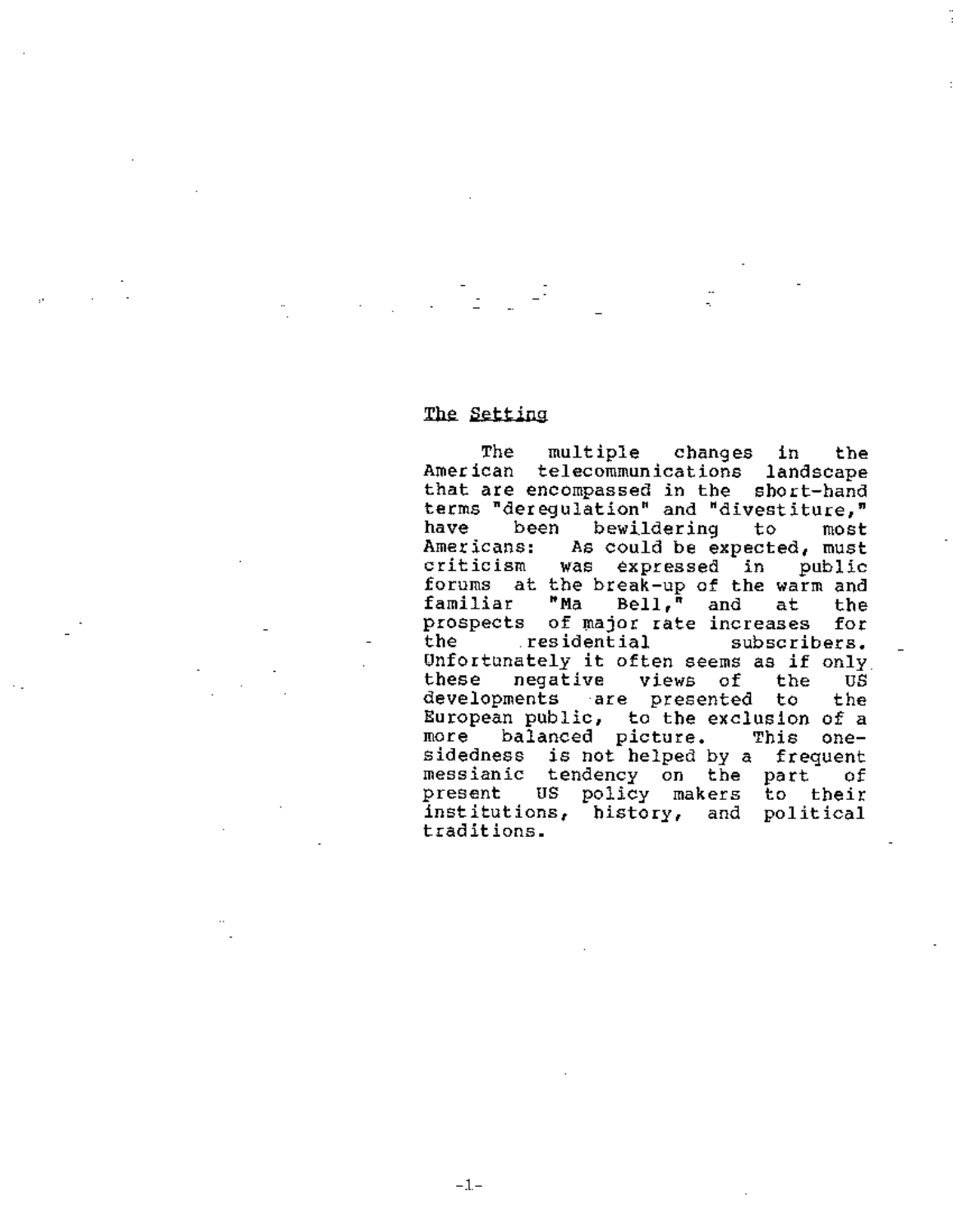Europeans understand clearer than<br>cans that "deregulation" is a Americans that "deregulation" is a \_<br>emphemism for laissez-faire," a term. emphemism for "laissez-faire," a term<br>descredited in America both by 19th century robber barons and by its French linguistic roots. "Deregulation," on the other hand, has a more benign sound, since an aversion to the heavy hand of government regulation has been a theme on which wide part of the American political spectrum can agree as a general proposition, though rarely<br>in a concrete case. In America, the in a concrete case. In America, accelerated penetration of electronic technology in the telecommunications sector coincided and interacted with an intellectual and political move towards laissez-faire in general. In Europe,<br>the new technology is similarly the new technology is similarly<br>available, but the ideological available, but the ideological receptivity new arrangements is very different. To<br>most Europeans, the clear trend of most Europeans, the clear trend of<br>economic history has been towards economic history has been increased forms of public control. The political left took the scientific inevitability of this progressive trend as dogma; the conservative right, though parts of it were fighting bitterly against public control, was long in doubt-of-its own long term<br>prospects in stemming the trend. prospects in stemming the Joseph Schumpter, who expressed this pessimism, saw capitalism in a no-win situation: even where it was economically successful, it undermine in the process of its own foundations and was doomed. The American history experience, for a long time, followed the expected path from relatively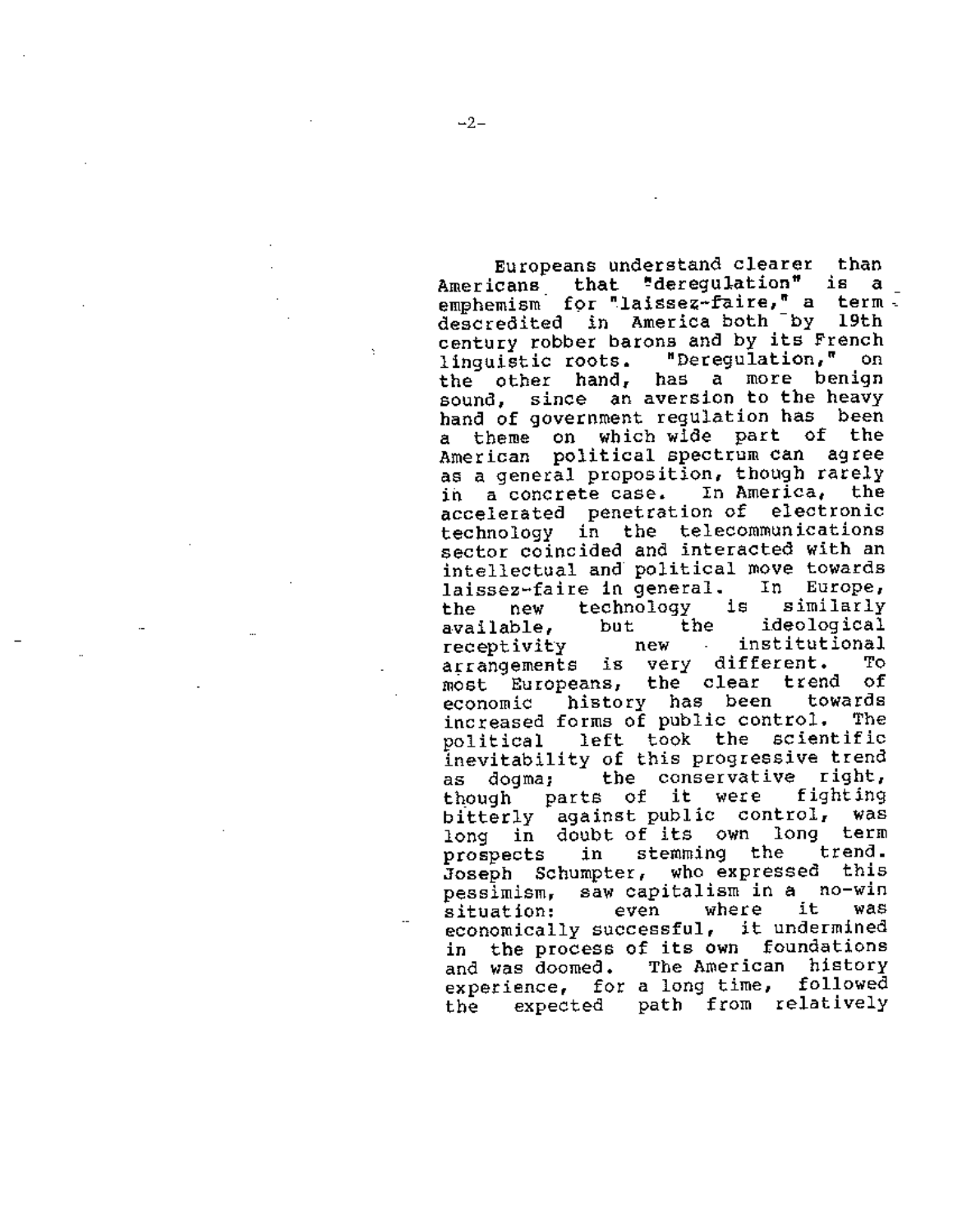unbridled laissez-fair capitalism, to the regulation of monopolies in the<br>Progressive Era, to the New Deal Progressive Era, to the New Deal regulatory system which steadily if unspectacularly expanded in the three decades following World War II. The<br>unusual aspect of recent developments in requlatory-policy is their reversal of this historical trend. They must be viewed as more than a course correction tQ offset some bureaucratic excesses, nor can they be properly understood as merely a pro-business restoration; nor as a mere political fashion, induced by<br>post 1 Vietnam and Watergate and Watergate disillusionment with government. The American turn towards laissez-faire is a more fundamental movement, based on<br>the intellectual acceptance of ideas the intellectual acceptance-of ideas<br>critical of the ability and of the ability and desirability of governmental<br>interference in the private and interference in the private and ideas that have been embraced -- openly or unacknowledged --<br>by large parts of the intelligentsia, the Middle Class, the post-war babyboom generation that is rising in all institutions, and of course by those<br>economic interets who stood to gain  $$ economic interets who stood to gain -- which did not include the traditional mainstay firms of the telecommunications industry.

These American-developments have<br>ally - not been matched - in generally not been matched in continental Europe, and the implicit challenge of the American negation of the historic trend has often caused a harsh response. This is nowhere more evident than in telecommunications. Here, the typical European system is a classic semlsocialized intermixture of private and<br>public interests that has worked interests that has worked reasonably well in the past. In America, the twin developments of market ideology and technology accelerated each other so that the existing institutional forms -- the regulated domestic AT&T monopoly, the segmented international service, the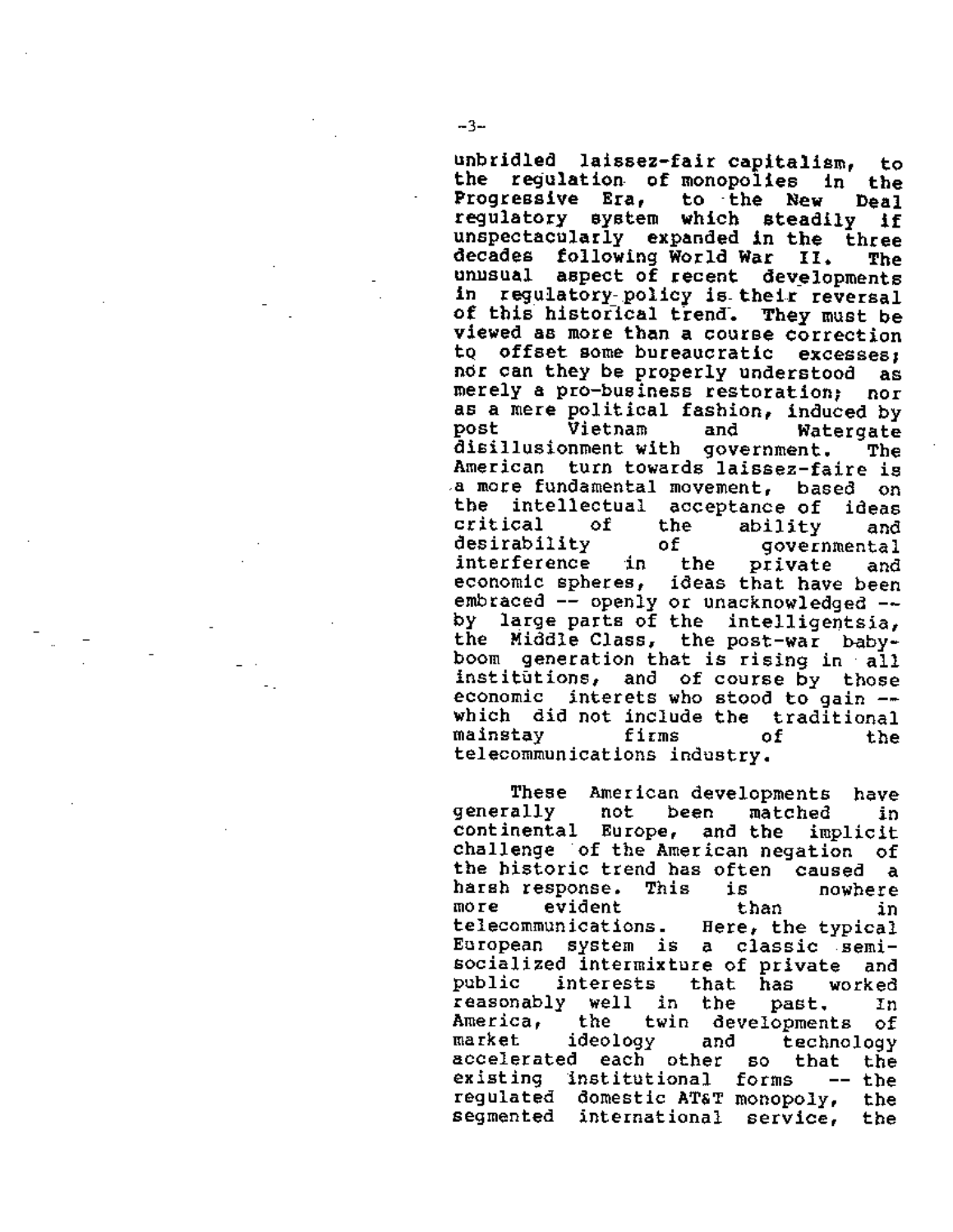three television network system --<br>have been swept away, while an impressive renaissance in electronic and information technology and entrepreneurialism is underway. Technology has been an argument for a lowering of barriers. In Europe,<br>home-grown technology has progressed<br>more cautiously, as have more cautiously, as have Technological progress has been used as an argument in <u>favor</u> of a<br>centrally planned, technically centrally planned, technically<br>compatible, and economically compatible, and efficient monopoly system, as for example in the case of the ISDN, the central element of future European telecommunications infrastructure. At the same time that the United States has dismembered its primary telephone carrier AT&T, France has nationalized much of its electric telecommunications industry, and in effect created an analogue of the old Bell System: a vertically integrated complex of equipment manufacturing coupled with a telecommunications transmission monopoly and an R&D laboratory, decentralized but government<br>controlled. Thus, at the same time Thus, at the same time that the AT&T telecommunications monopoly in the United States has been divested into several component parts, the French have done the opposite and have assembled, for the first time, the major elements of telecommunications under one ownership.

#### Some Effects of American Deregulation

One of the immediate concerns of American commentators had been the effect of the AT&T divestiture on residential subscribers. Figures of 300% increases were frequently cited. In fairness, however, it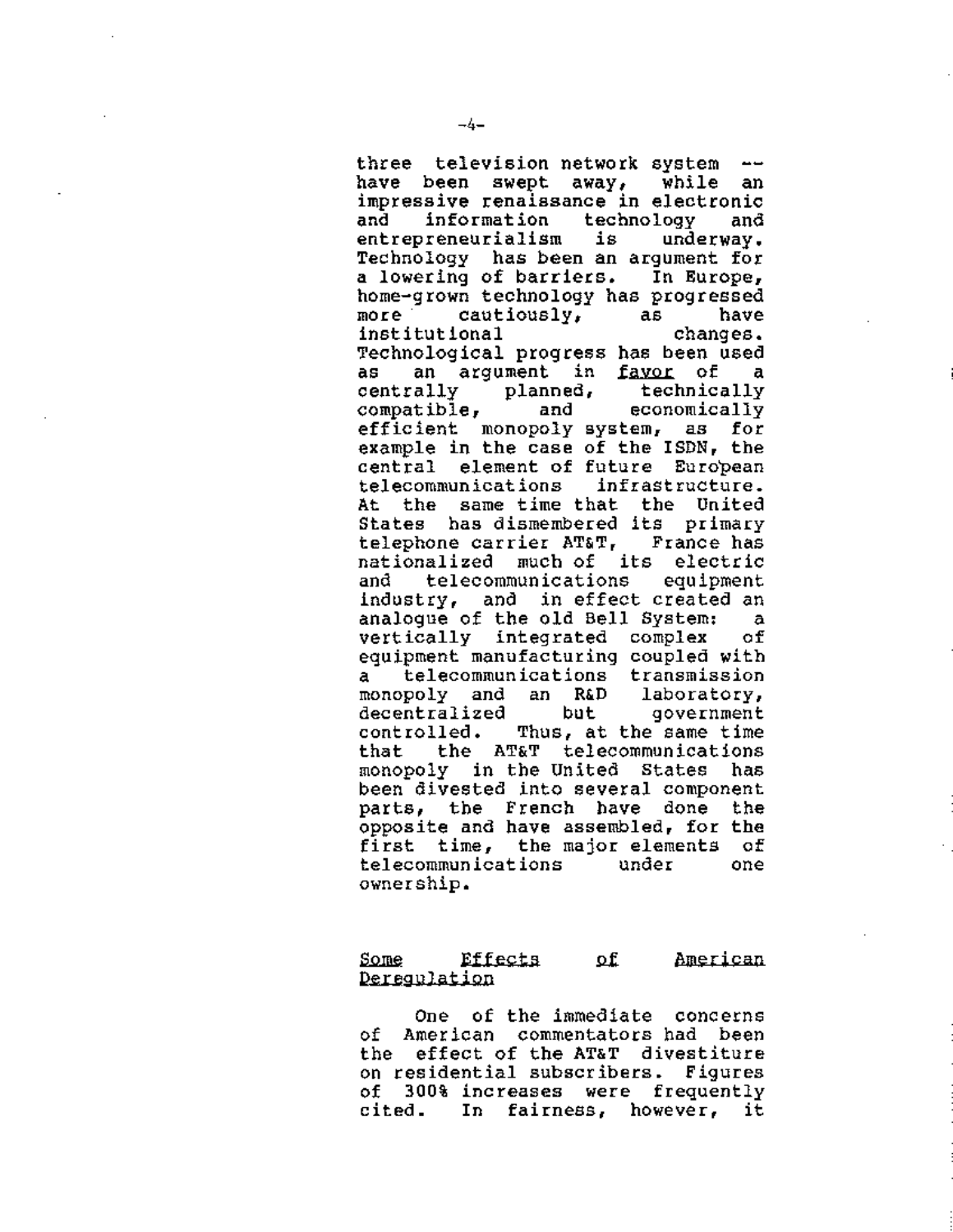should be pointed out that these claimed increases, as intolerable as<br>they are sound more modest in they are, sound more modest in<br>absolute dollar figures (about \$20) absolute dollar figures (about and, that they are partly offset by<br>coductions, in long distance rates, and reductions in long distance rates and<br>equipment charges. Furthermore, the equipment charges. predictions· of steep rate increases did not take into account the fairly swift<br>working of the political-regulatory working of the system, whose strong opposition will permit at most only a very gradual phase-in of increases in local-service rates. Furthermore, social safety-nets in the form of "life-line" service for<br>the needy are being introduced across the needy are being introduced across<br>the country, Overall, it is highly the country. Overall, it is highly unlikely that residential customers<br>uill hear the full cost of their will bear the full cost of their<br>convice: it is more likely that there service; it is more likely that there<br>will be some alternative form of will be some alternative form subsidy, either internal--to the extent that this will not lead many business<br>users to "by-pass" the system--or users to "by-pass" the through some form of a communications surtax for a universal service fund, Finally, the rate pressure is-forcing<br>the local exchange telephone firms and the local exchange telephone firms their holding companies to discover ways of cutting costs and to find new<br>hysiness coportunities. The total business opportunities. The total<br>result is that residential users are result is that residential users are<br>not likely to be as badly off as it not likely to be as badly off seemed at first; but they will clearly<br>now then they did before pay more than they did before<br>Aivestiture (unless they have many divestiture (unless they have many<br>long-distance calls), Most long-distance calls). Most<br>reassuringly a strong-sentiment for reassuringly, a strong sentiment for supporting the poor and elderly in<br>their tolophone users is evident. The their telephone usage is evident. The<br>aroument of positive social and argument of positive economic externalities for broad-based participation in the public network has been accepted, and the commitment universal service is strong.

At the same time, residential and business users are beginning to benefit from the head-to-head competion of long<br>distance companies and equipment distance companies and suppliers. As equal access for all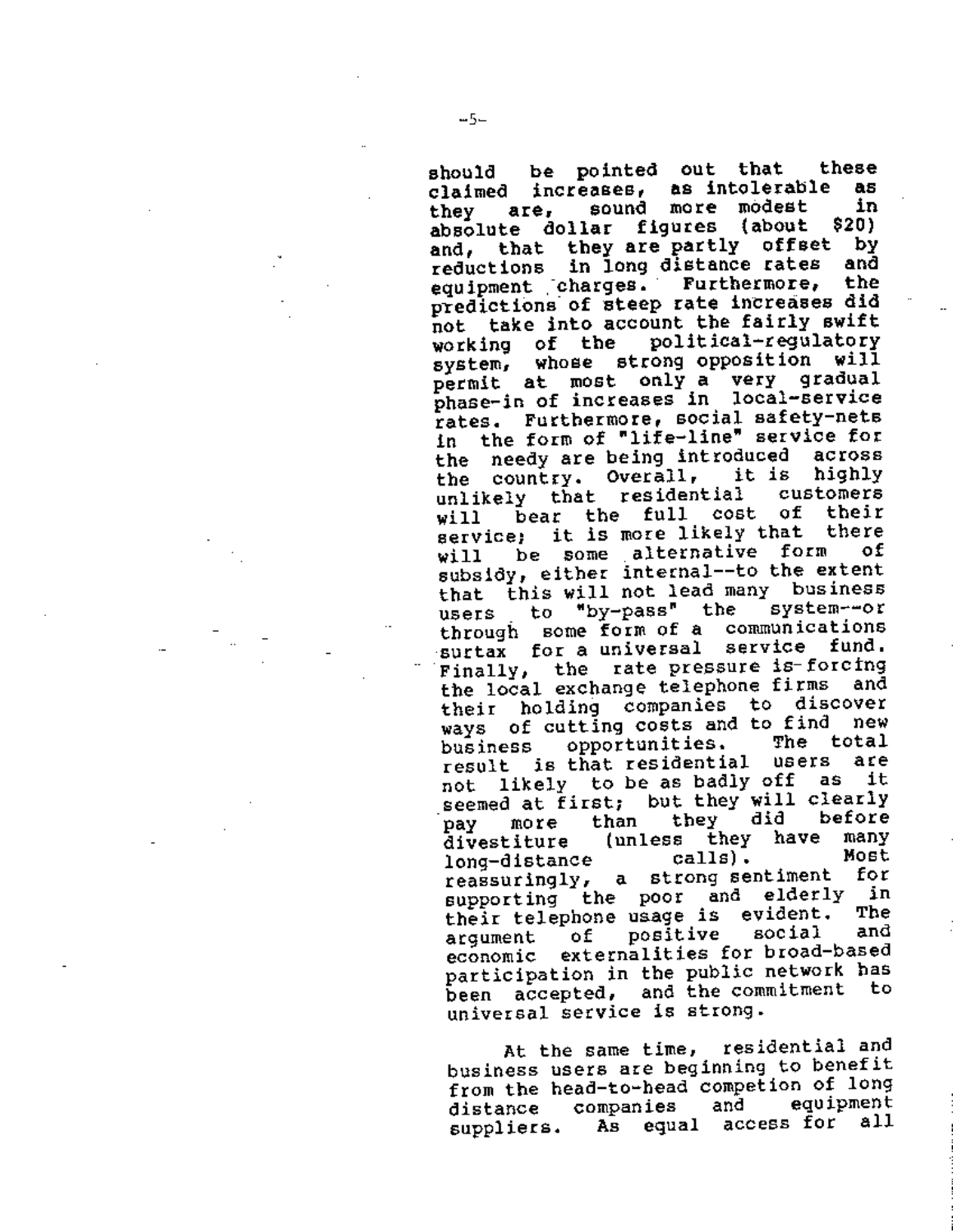long-distance carriers is successively<br>instituted, the rivalry for the instituted, the rivalry for the<br>subscribers becomes feverish. The becomes feverish. The mighty AT&T has even started giving out to its users Green Stamps discount coupons for various items of<br>merchandisel The rates of AT&T's rates of AT&T's competitors are already unregulated. AT&T recently lowered them by 6.1%, and it is offering customers block-buying schemes. The FCC approach seems to be to let AT&T lower its prices only slowly, so as to permit the growth of its competitors. Most likely, when AT&T's market share has fallen to about<br>two-thirds of the total. its longdistance rates will be deregulated. At present, the firm claims that it is losing 5,000 customers a day, many of whom are among the heaviest callers. At the same time MCI in particular has embarked on a major investment program in transmission facilities in anticipation of further inroads into<br>AT&T's business. These developments These developments are reducing customer rates steadily. The primary problem that customers have encountered is in the installation of private lines. Coordination problems between AT&T and the local companies have created a major back log of orders. But there is no reason to expect that the problem is more than<br>transitional. The arqument of transitional. economies of scale, perhaps the key economic underpinning for a maintenance<br>of monopolistic supply, has shown of monopolistic supply, itself to be largely irrelevant in this situation. Much more significant is that the existing rivalry is forcing the competitors to move their cost curves downwards. The move of the cost curves themselves, much more than the move along them, is a characteristic of the new regime. The reliance on this shift through the dynamics of market competitions, as opposed to the goal of moving down a static curve, is, in a nutshell, the difference of the new and the old American approaches.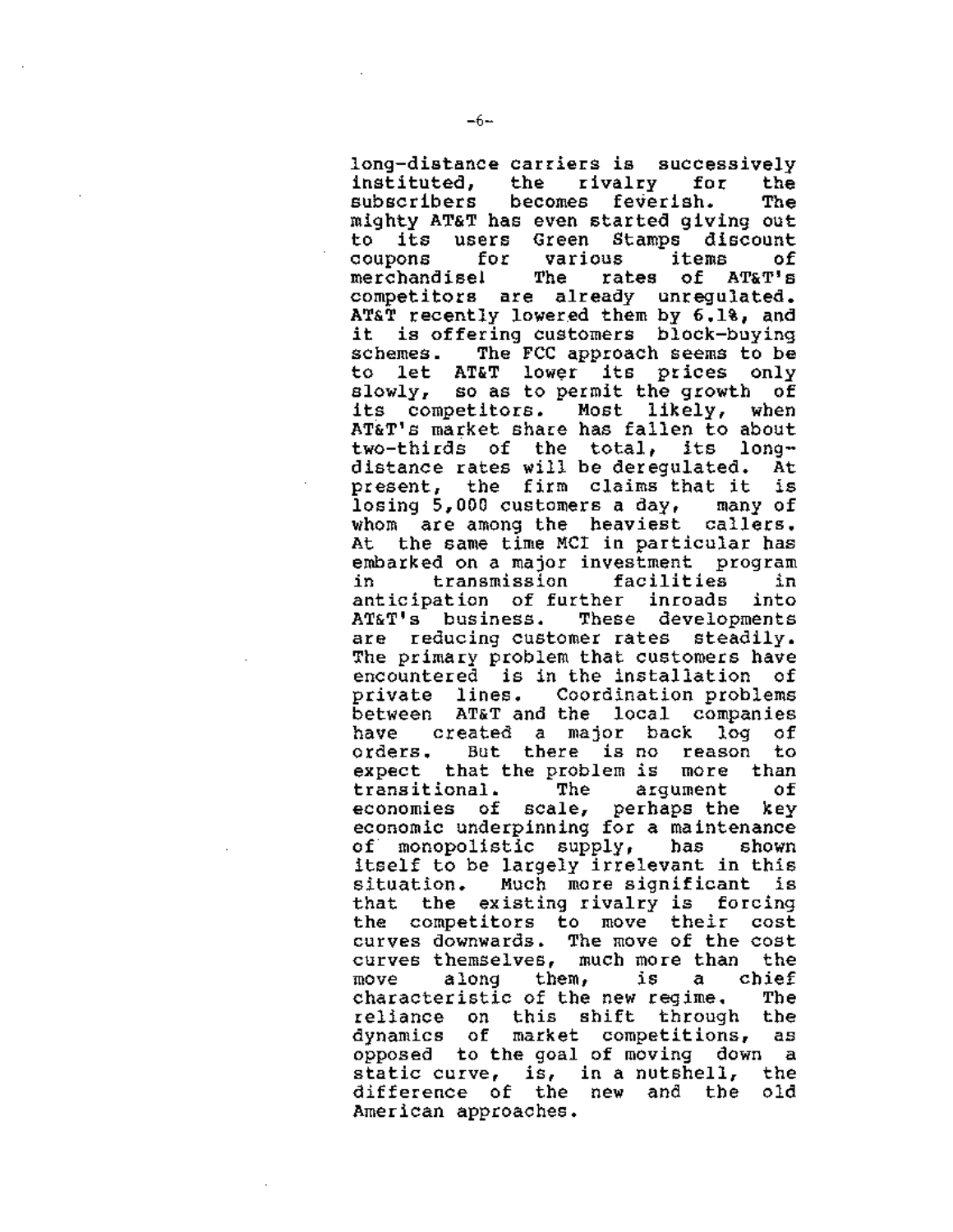Another fundamental economic<br>problem of competition in competition in telecommunications, at present only in<br>its incipiency, has not been well has not been well anticipated. It is the problem of<br>unstable competition when maroinal competition when marginal costs are quite low.- With - the expangion of the various long distance<br>networks, one may soon reach networks, one may soon reach overcapacity: with low marginal cost. price wars should then be expected that would not permit a recovery of total<br>costs. In such circumstances, one can In such circumstances, one can see the re-emergence of stabilizing rate regulation-in-the future, this<br>time presiding over an oligopoly time presiding over an oligopoly rather than a monopoly. The oligopoly would consist, in all likelihood, of the general carriers, AT&T, MCI, GTE, and ITT, with SBS (IBM), primarily as a business data carrier. Smaller and<br>specialized carriers may find specialized carriers may find<br>additional niches: most of-the many additional niches; most of the many present resellers will consolidate into<br>large entities linked to major large entities linked to major<br>telecommunications firms. In the\_long run, one would also expect the Bell-<br>divested freqional holding companies divested regional holding companies<br>(RHCs) to enter long distance transmission. At present, they are prohibited from doing so under the Bell divestiture decree as an intermingling<br>of monopolistic and competitive<br>functions. However, the model of GTE which combines those two functions under a rigid separation would lend itself to the RHCs in the future. The<br>competitive/non-competitive dichotomy is inherently doomed to failure in any<br>event; in that sense the AT&T event; in that sense the AT&T divestiture will not succeed, since the boundary between naturally monopolistic and competitive communications services is forever shifting. Nor will arbitrarily timed divestiture be able to institutionally freeze this tendency.

AT&T equipment ownership hold over the local exchange is also challenged on the front. Having lost its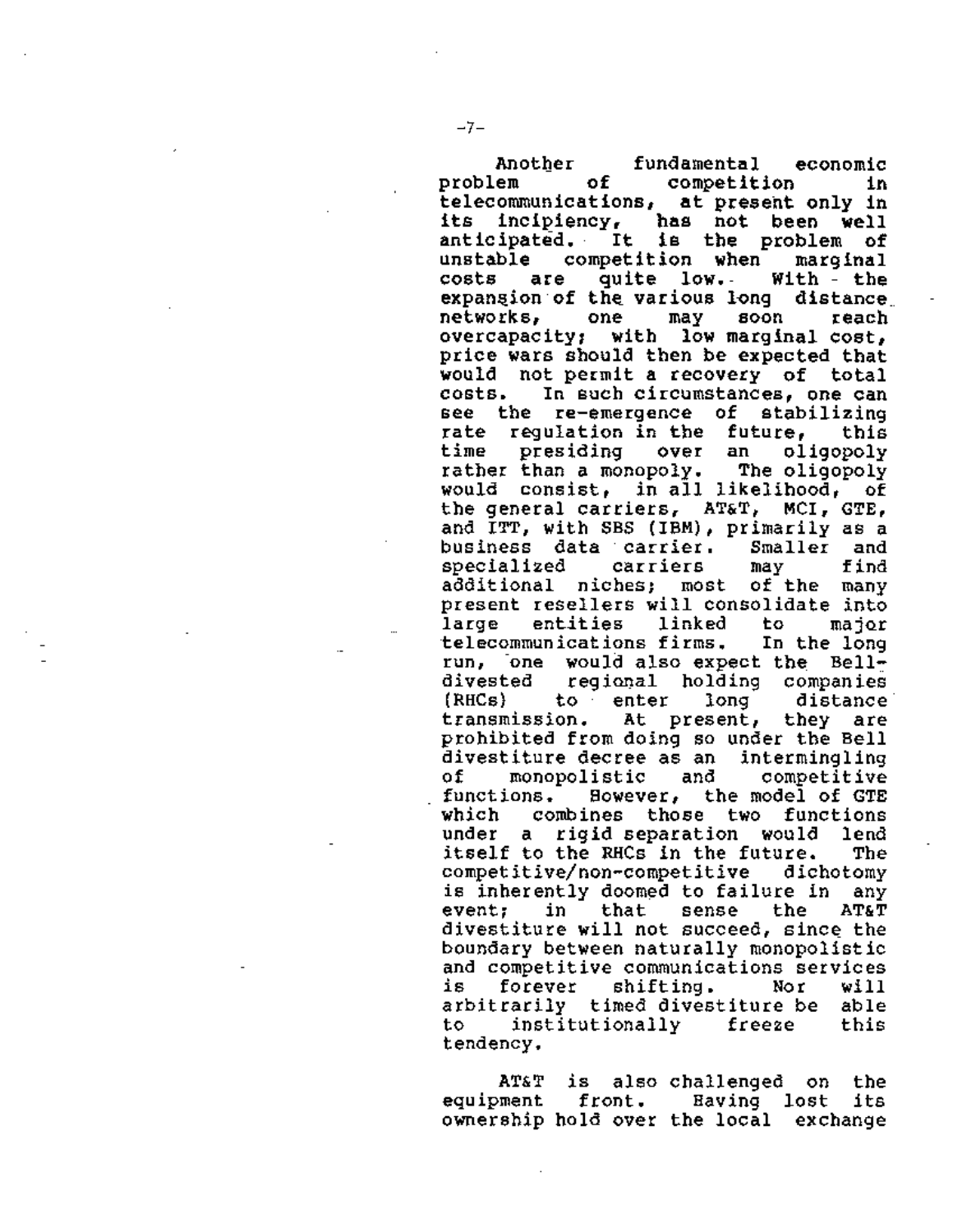companies with their huge equipment needs, AT&T must now compete for their business. As in long-distance<br>transmission, AT&T's market\_share\_has AT&T's market share has no way to go but down, and its total sales will also decline, unless it can offset domestic losses by international<br>qains. Market share for PBX equipment Market share for PBX equipment dropped from 51% to 22% over the<br>decade. AT&T's its-production-of-new AT&T's its production of new<br>bas been hampered by: equipment has been hampered by shortages in chip-making capacity. The company is now embarked on vigorous cost cutting; but it is bound by labor contracts which disadvantage it in comparison with its frequently nonunionized competitors. According to some analysts, AT&T's cost for product installation and maintenance is \$61 per hour, as compared to \$33 for IBM and \$28 for MCI. The company is said to be able to cut more than 10% of its 373,000 employees without noticeably affecting its operations [1]. The trend is unavoidably in a direction of labor confrontations, which will reduce or eliminate the traditional familial<br>work attitudes at AT&T. It is also attitudes at AT&T. hampered by its relative lack of production orientation and marketing expertise, which is essential in the highly competitive markets into which it is thrust, or to which it enters. The market for small computers and PBX equipment is sophisticated as to performance characteristics, and has no great respect-for-big-names, as even<br>IBM - has learned. It - demands has learned. It demands innovation, rapid production cycles, strong support systems, and competitive pricing. Even for a technological leader such as AT&T, which has entered with a line of 3B minicomputers and system 75 PBX and personal computers, this will prove to be a major challenge.

AT&T's main trump in the compute business is its Unix operating system which may well be the wave of the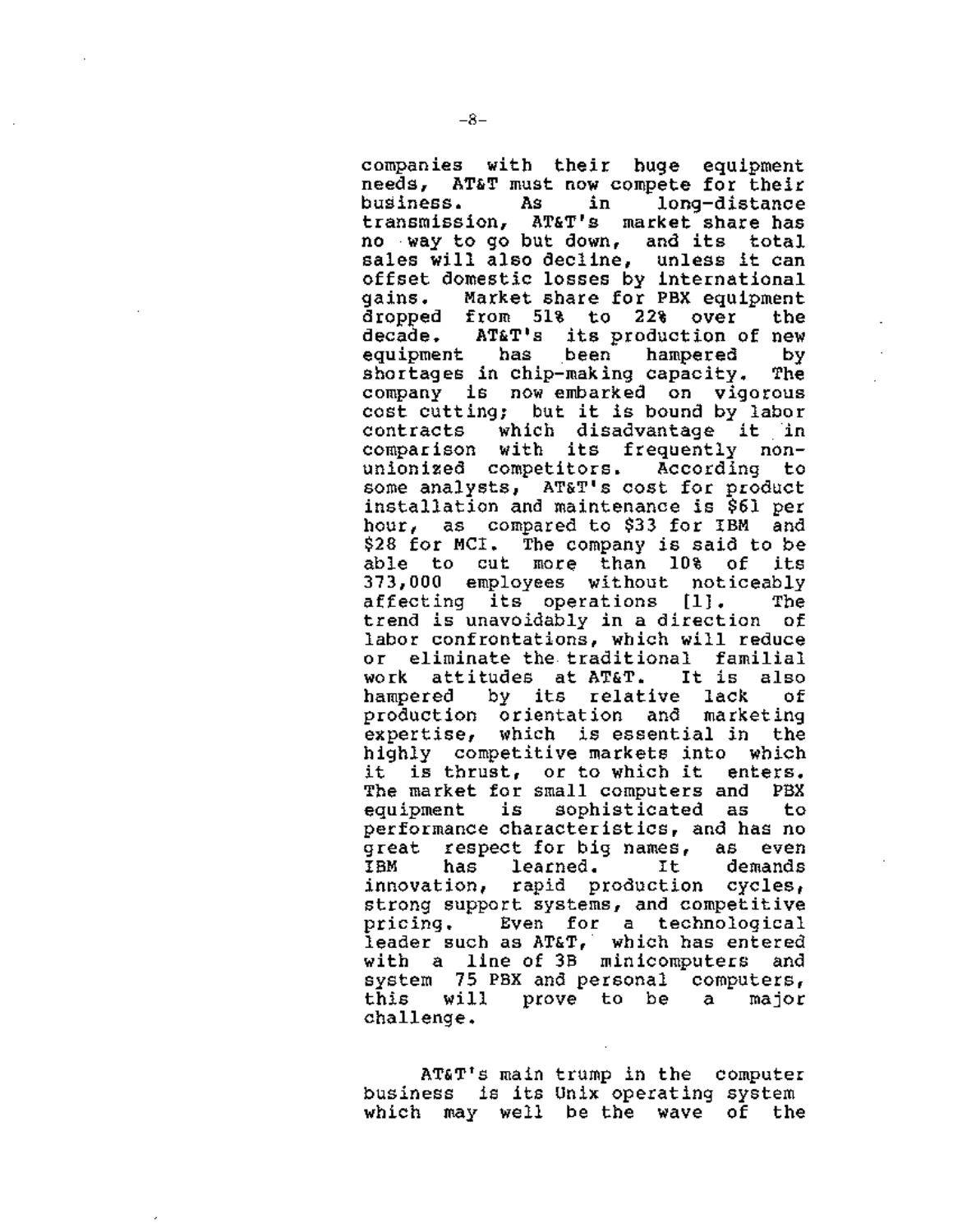future. Unix has "portability" and programming flexibility, and can run on<br>almost any computer; applications almost any computer; applications<br>software for…Unix can be used for all machines. Unix has a wide and devoted<br>following in in universities. following in universit Unfortunately, AT&T may not profit from it very muCh, since. before the divestiture it had been slow to license<br>to other computer manufacturers and to other computer manufacturers thus to make it the industry standard. For a while, even IBM had to be a licensee; but by now, the newest IBM<br>Personal Computer AT, appounced in Personal Computer AT, announced August, 1984, uses a Unix-like system named Xenix, written by the software house Microsoft. AT&T may thus be left<br>out in the cold in terms of royalties, probably reducing its computer revenues in 1988 from an estimated \$4 billion if<br>Unix, were, the industry, standard, to Unix were the industry standard, half that much. The company tries to prevent this by incorporating Unix into microprocessor chips themselves, to be<br>the lower cost producer of Unixthe lower cost producer of Unixcomputers. Ironically, the AT&T induced revolution in software that is sweeping the computer field is not only benefitting its many rival adaptations, but in the long run the Japanese computer manufacturers, whose weakness in software-design is<br>greatly - alleviated - by - Unix's greatly alleviated flexibility. [21

In less sophisticated markets,<br>mers, are able to buy cheap consumers are able to buy telephone sets sometimes for less than<br>Sin at the corner hardware store, plug \$10 at the corner hardware store, them in, and throw them away if they break, just as they do with a toaster. The prophesized major problem in<br>determining the course of faulty determining the course service has not noticeably materialized for residential users.

AT&T has reorganized itself around the two product lines of equipment (AT&T Technologies, 40% of revenues)<br>and long distance service (AT&T and long distance service Communications, 60% of revenues and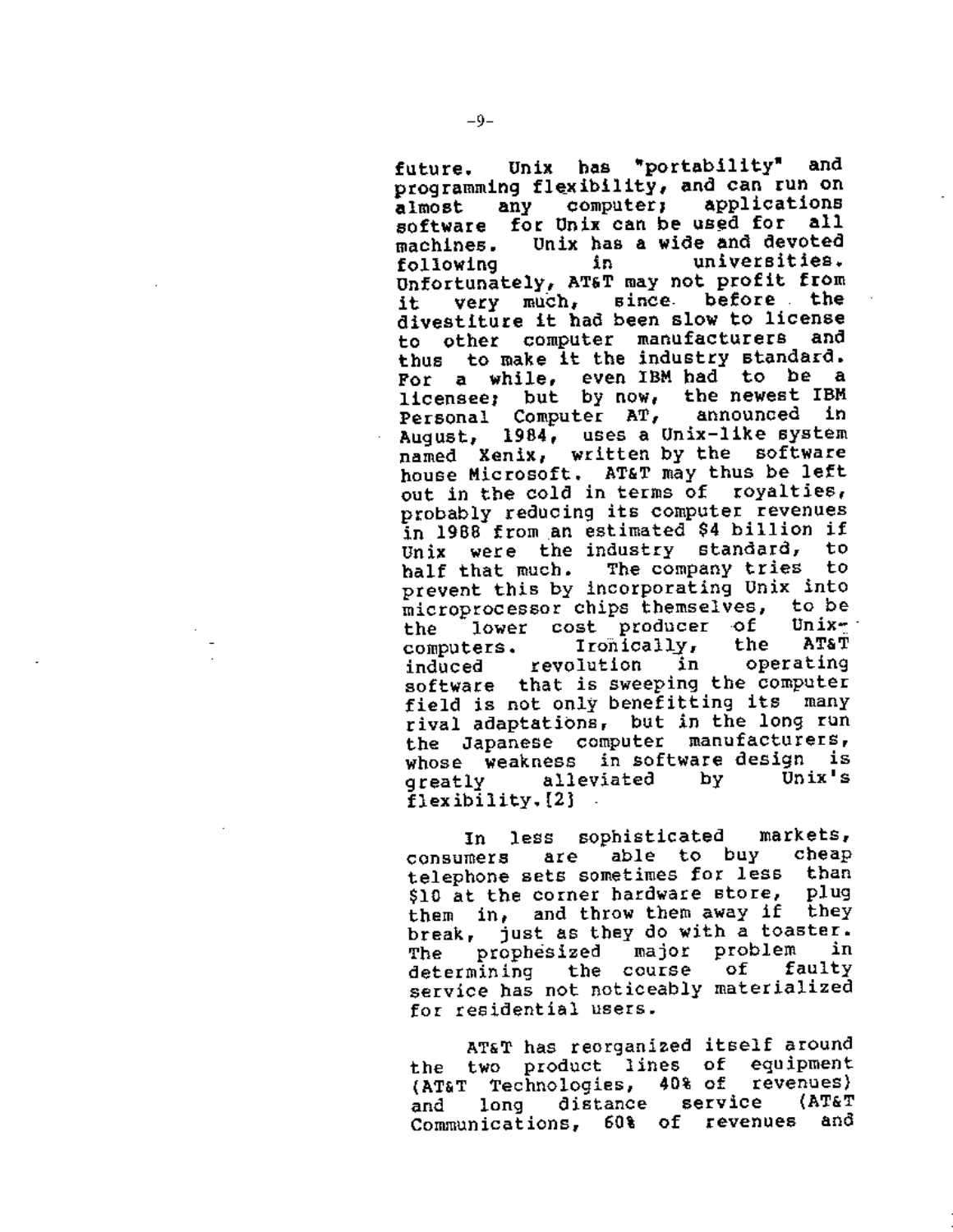most of the profits). AT&T Information System encompasses the short-lived fully separated subsidiary American<br>Bell. AT&T Technologies is barely AT&T Technologies is barely profitable, reportedly due to the remaining complexity of its structure. Further major cuts are expected. The<br>unit is said to generate only \$39,000 is said to generate only \$39,000 in revenue per employee, as contrasted with \$93,000 for IBM [3]. AT&T has lost \$1 billion in its first year of operation.

What does all this add up to? When the AT&T divestiture was announced, US critics, and with them many European observers, interpreted this event as a victory for AT&T, which had shed, it was believed, the sluggish and regulated parts of its business and gained the rights to the world of the future, the new information technology. This interpretation disregarded the long fight that AT&T had waged to<br>preserve its end-to-end vertical its end-to-end integration, which was the cornerstone of its corporate philosophy; it was ignorant, as foreign observers still are, of the FCC's computer II decision, which, preceding the divestiture by about a year, had opened competitive markets to AT&T under a structurally separated subsidiary. And it was simply wrong-headed in believing that a giant monopolist would do well in the new world of competition. So far, the experience has been sobering for AT&T,<br>its share-holders, managers, and its share-holders, managers, and employees, who had to lower their expectations and run much harder than before.

It is important not to confuse the health of AT&T with that of American telecommunications. The infrastructure is alive and well, and a glance at the<br>trade goress with its torrent of trade press with its torrent of announcements of services, products, ventures and market entrants shows the extraordinary and feverish vitality that characterizes all parts of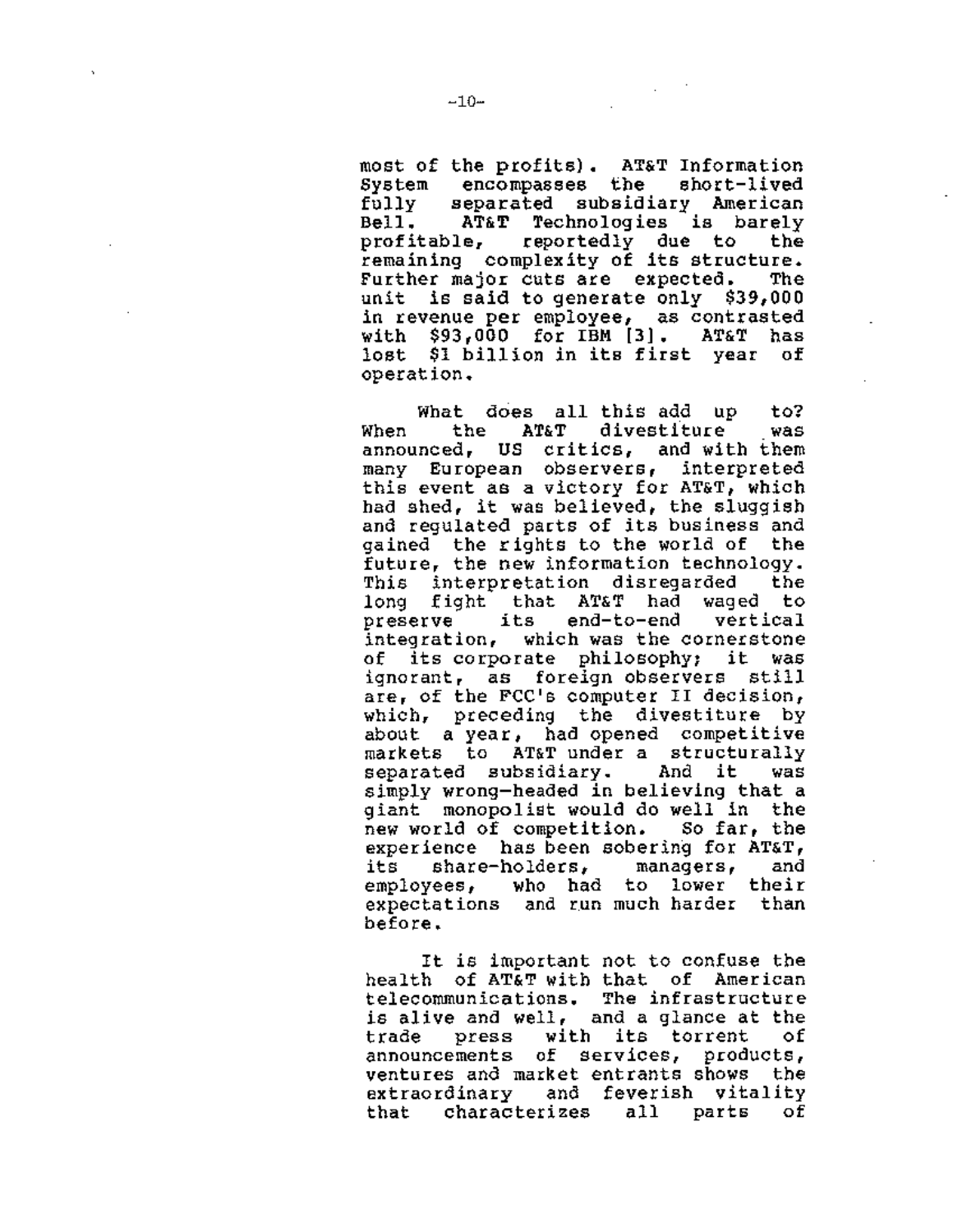communications, Indeed, it is precisely the vitality of this process<br>that will undermine the economic<br>stigmale for the divestiture, namely rationale for the divestiture, namely<br>to coparate, the competitive and to separate the competitive and<br>monopolistic sectors of monopolistic sectors of telecommunications from each other. As<br>this artificial institutional this<sup>-</sup> artificial institutional<br>separation crumbles under technological reality and from the regulators' desire to give local exchange companies new sources of revenue for rate relief in residential and rural telephony, the<br>ager divestiture may increasingly AT&T divestiture may increasingly become a mere size-reduction of a giant firm, into a set of mini-AT&Ts, coupled with liberalization, and less of a<br>functionally targeted and elegant functionally targeted and elegant economic separation that its Justice Department originators, together with<br>Judge Greene, had envisioned, Indeed, Judge Greene, had envisioned. the latter is at present busily trying<br>to stem this tide by putting to stem this tide by putting<br>restrictions on the regional holding<br>companies, These efforts demonstrate that the lessons of the past -- the futility of structural solutions in a dynamic environment -- have not been learned.

### European Reactions

It is unfortunate for the. mutual learning process across the Atlantic that much of the analysis interprets US<br>telecommunications events selectively. An example of one-sided interpretation<br>of U.S. events is the official reply by<br>the German Bundespost to a German<br>Manapoly Commission report: "The Monopoly Commission report: admission of private terminal equipment<br>in the OS] leads to an unbearable<br>situation for the simple subscriber situation for the simple subscriber since repair and maintenance equipment and network could now be in different hands...[P]rivate equipment<br>is found primarily as second<br>telephones, and is in terms of quantity  $negligible...$  [T}he abolition of the operating monopoly of the operating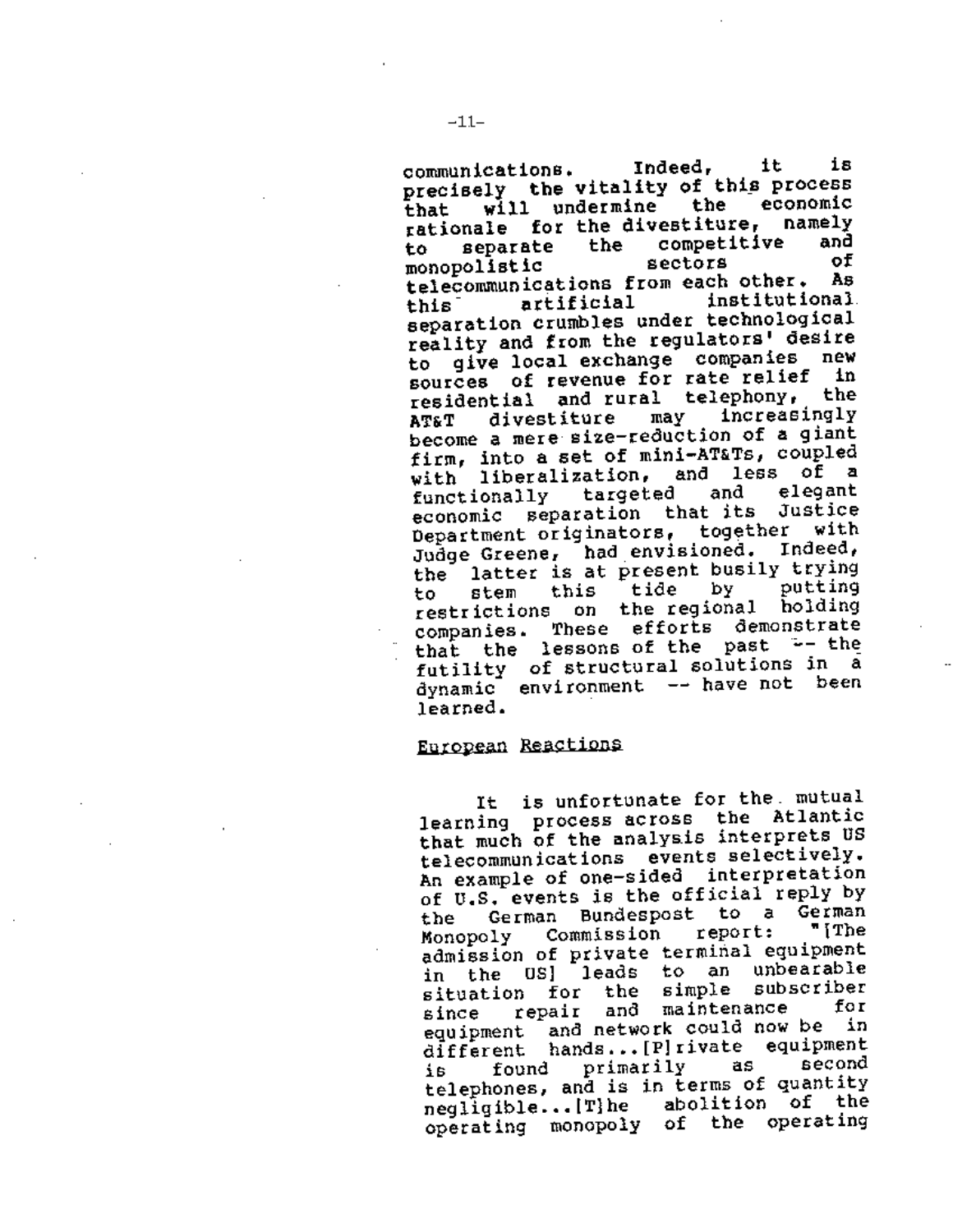companies has definitely brought about predominating disadvantages for the customer, since the service has become qualitatively worse and considerably more expensive..."  $[4]$  Statements of this kind originate in a defensiveness towards implicit challenges to a monopoly status quo which are a threa to the broad coalition that supports<br>and benefits from it. This coalition. and benefits from it. This coalition,<br>which can be termed the "postalwhich can be termed the industrial complex," includes first of all the government itself through the<br>PTTs. PTTs are frequently staffed by PTTs. PTTs are frequently staffed by extremely able and experienced public servants and technologists who are<br>effective advocates of their effective advocates of institutions. They are joined by the equipment manufacturing industry, trade unions, intellectuals, the poor, the elderly, and the political left, "good<br>government" advocates, and rural advocates, and inhabitants, Increasingly, it can also count on the computer and high technology industry.

European experts were bewildered by the dismantling of AT&T. With an engineer's point of view, saw the elimination of end-to-end service as detrimental to a system which is orderly, continuous and centrally planned, all while satisfying the needs of the economy and fulfilling social policy functions. The fact that the US voluntarily chose to dismember<br>such a system has been hard to such a system has been hard to understand, and it is seen as arbitrary, inefficient, and resulting from politics and ideology rather than engineering and technolog- ical considerations. One point that is frequently heard is that American telecommunications inherently different from those in Europe, and thus developments in the US are not relevant to Europe. The assertion that the U.S. system is"different" usually means that the American system is run for a profit, while in Europe telecommunications serves the greater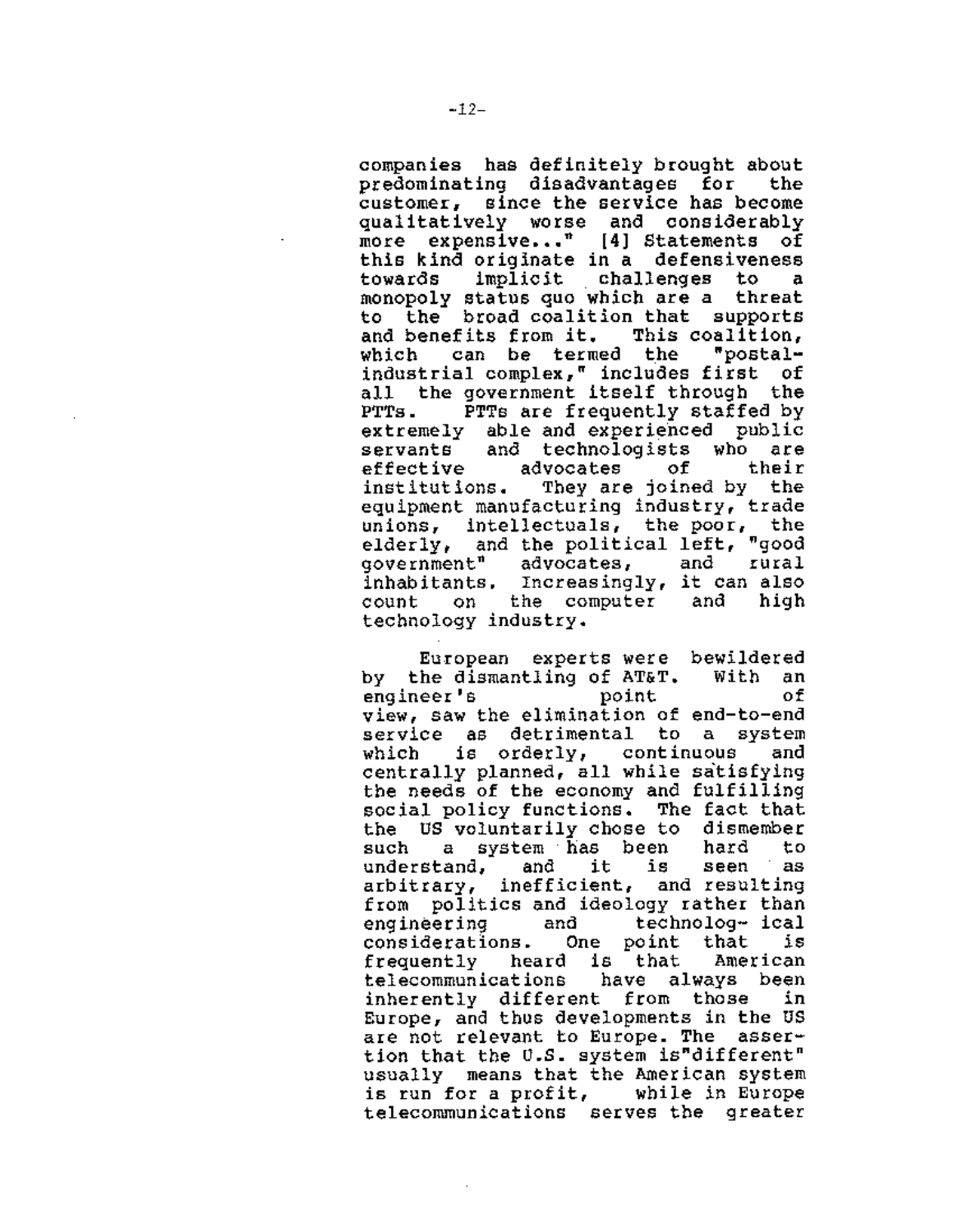welfare of the society. There are serious flaws in this simple contrast. telecommunications policy in the United States has embraced social goals for<br>much of this century, including the much of this century, principle of universal service that -assures an affordable access for rural<br>areas-and for the poor. The percentage penetration of telephones in the United States has been higher than in any<br>other country, despite the fact that<br>vast areas of America are sparsely vast areas of America are sparsely populated, and that a much larger percentage of the population is poor,<br>or micrant, or outside the main or migrant, or outside the language of communication.

Nor do the West European rate<br>ctures reflect a greater social structures reflect a greater social<br>consern than those in the United concern than. those in the United States, where basic-subscriber rates<br>are-approximately equal or lower, long distance rates are markedly lower, and where "life line" service is often<br>available at very low rates. In many Eruopean countries, no rate distinction<br>is made between residential and is made between residential business customers, while in the United States business customers usually pay<br>double the residential rate. Rural<br>telephony in the United States is telephony in the United States is<br>subsidized in a variety of ways, subsidized in a variety of ways,<br>primarily through the-rate structure and by low-interest loans from the from the federal government.

While the size of internal subsidies is likely to decline as the<br>U.S. system moves towards cost-based U.S. system moves towards cost-based pricing, it does not imply subsidies will disappear, though they may be financed differently in the future. The protection of - affordable universal service is a high political priority, and Congressional and state regulatory reactions--as in the dispute over the timing of telephone access charges--indicate that their remains great sensitivity for the maintenance and protection of universal service, even within a liberalized setting.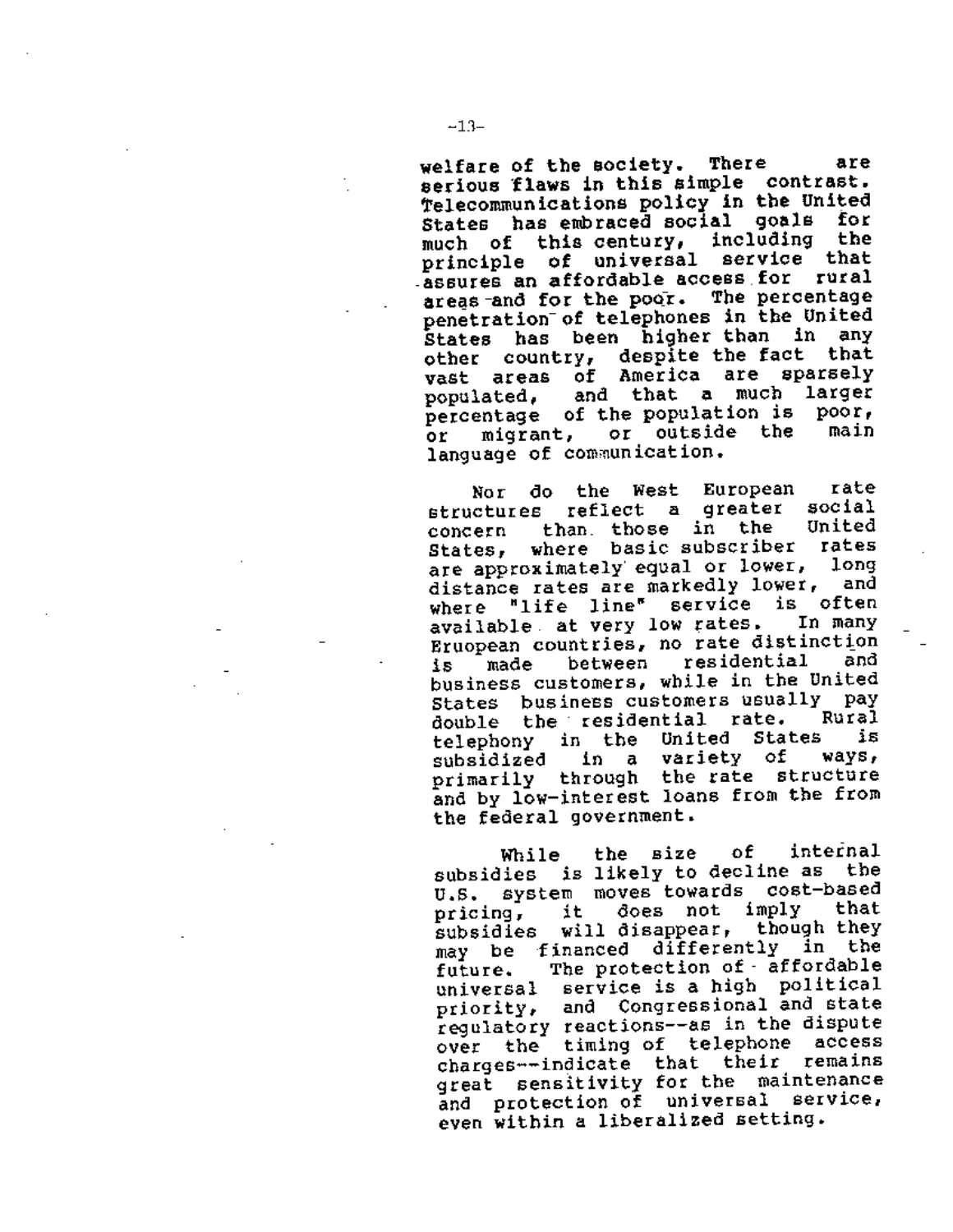It is nevertheless clear that the deregulatiori and divestiture of AT&T are having a negative effect. European observers frequently see this as part of the economically conservative policies of the Reagan administration, which is regarded as a pro-business restoration. The American political that deregulation is not a zero-sum redistributory game, and that it is likely to generate overall gains<br>due to increased efficiency and due to increased efficiency and<br>dynamism. The truth is probably dynamism. The truth is somewhere in between. Reports of the effects of the AT&T divestiture stress the negative impact on local rates; however, one must also take account of the cost reductions in the U.S. due to competitive pressures, or-of-the low<br>cost of service in general. For cost of service in general. For<br>example, AT&T claims to have cut claims to have cut production cost on a telephone receiver from \$2.30 to \$.99 within one month.  $[5]$  In June, 1984, AT&T the goal of cutting its cost in all manufacturing divisions by 20-25% within a year[6]. The company has closed four of its-older plants and<br>consolidated others, imposed a pay consolidated others, freeze on its 114,000 management level employees {for a \$185 million saving), encouraged the early retirement of<br>thousands of its-workers (the-goal is thousands of its workers (the goal is  $13,000$ , and layed off thousands others. It even sold the headquarters of its manufacturing arm Western<br>Electric, Even with such evident Electric. Even with such slack, an O.E.C.D. report found that public switching equipment in the U.S. had cost only about one third to one half of the European average [7]. In long distance transmission, operating costs for AT&T have been estimated by a respected financial analyst to be 34.2 cents per revenue minute, while for its rival MCI they were only 17.9 cents [SJ. This seems to indicate a substantial potential for cost savings in the old AT&T system, which the PTTs had admired as a paragon of efficiency,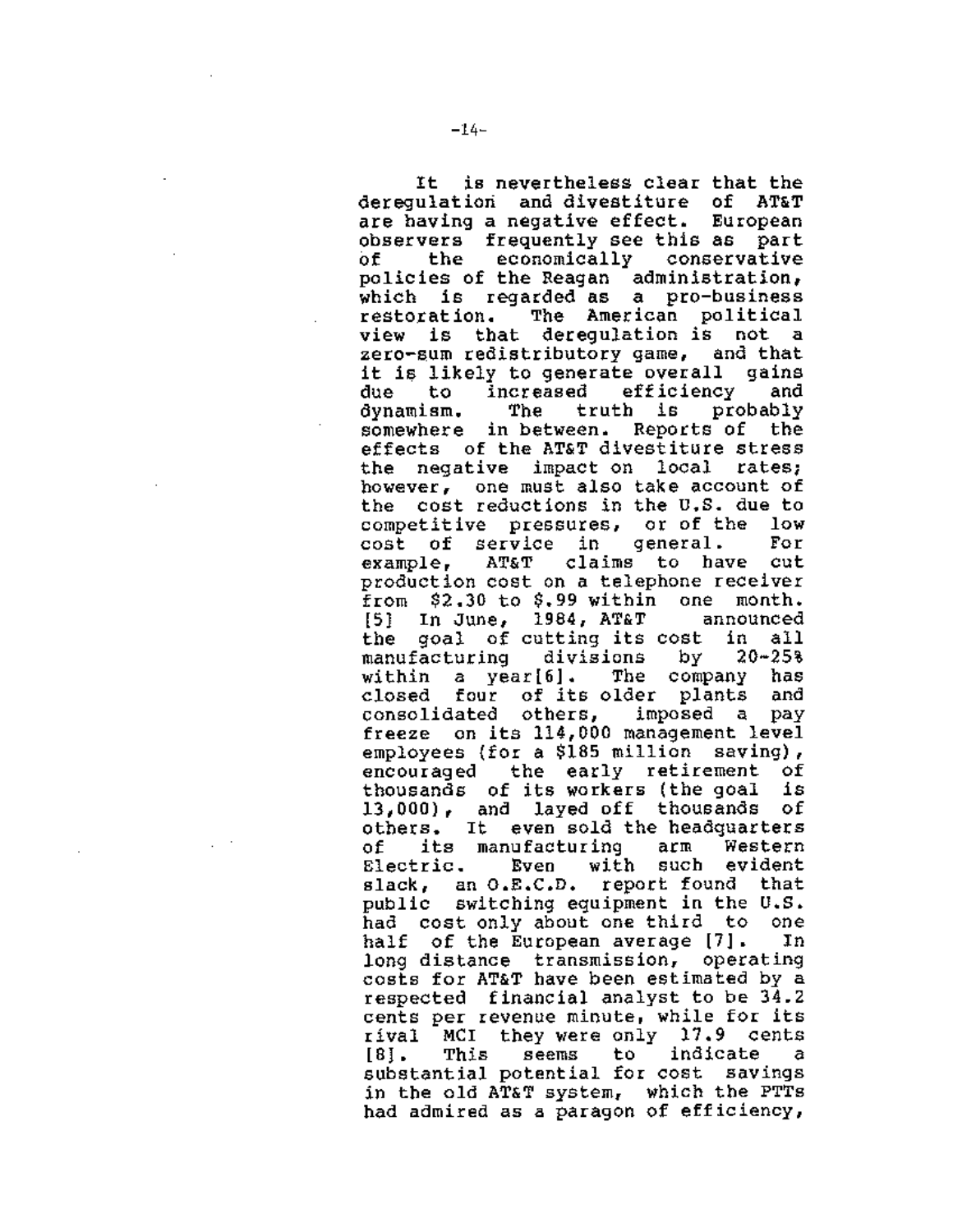and AT&T is working very hard to reduce this gap. The French daily Le Monde, in a series of articles in January 1984, views the AT&T divestiture as part of a general American economic offensive against Japan and Europe, joining the already ubiquitous presence of IBM. (91 This theme had also been presented in the widely noted French Nora-Ming Report of 1978 [10]. These<br>observations contain some truth. observations<br>although th although the simplistic thesis is<br>misleading, Quite clearly, the U.S. Quite clearly, liberalization policy is a response to<br>the widespread desire to induce the widespread desire to induce economic growth and innovation through market forces. The Japanese challenge within the United States, but there is no lack of other arguments.

The global-strategic view of U.S.<br>ulation, moreover, does hot deregulation, coherently explain why the American<br>technological offensive would be technological offensive would be advanced by reducing the power and the<br>economies of scale of its major economies of scale of its major telecommunications company. Assuming a global offensive strategy, it would seem more sensible to unleash AT&T with all of its resources rather than<br>reducing them and-tying-up-the giant reducing them and tying up the giant for years with reorganization. Unless, of course, one accepts the U.S. premise<br>that a competitive environment creates<br>the underlying strength for world the underlying strength for<br>export markets. It is not clea It is not clear why a Reaganite big business policy would be<br>promoted by the dismemberment of the promoted by the dismemberment of the business of<br>them a Furthermore, the Reagan administration's ideological priorities are arguably not the driving force in u.s. policy, but only a facilitator in the implementation of the fall-out from<br>satellite communications, microwave satellite communications,<br>transmission, and the-comp transmission, and the computerization<br>of telecommunications.

A bewildering multitude of decision making bodies has been

*i*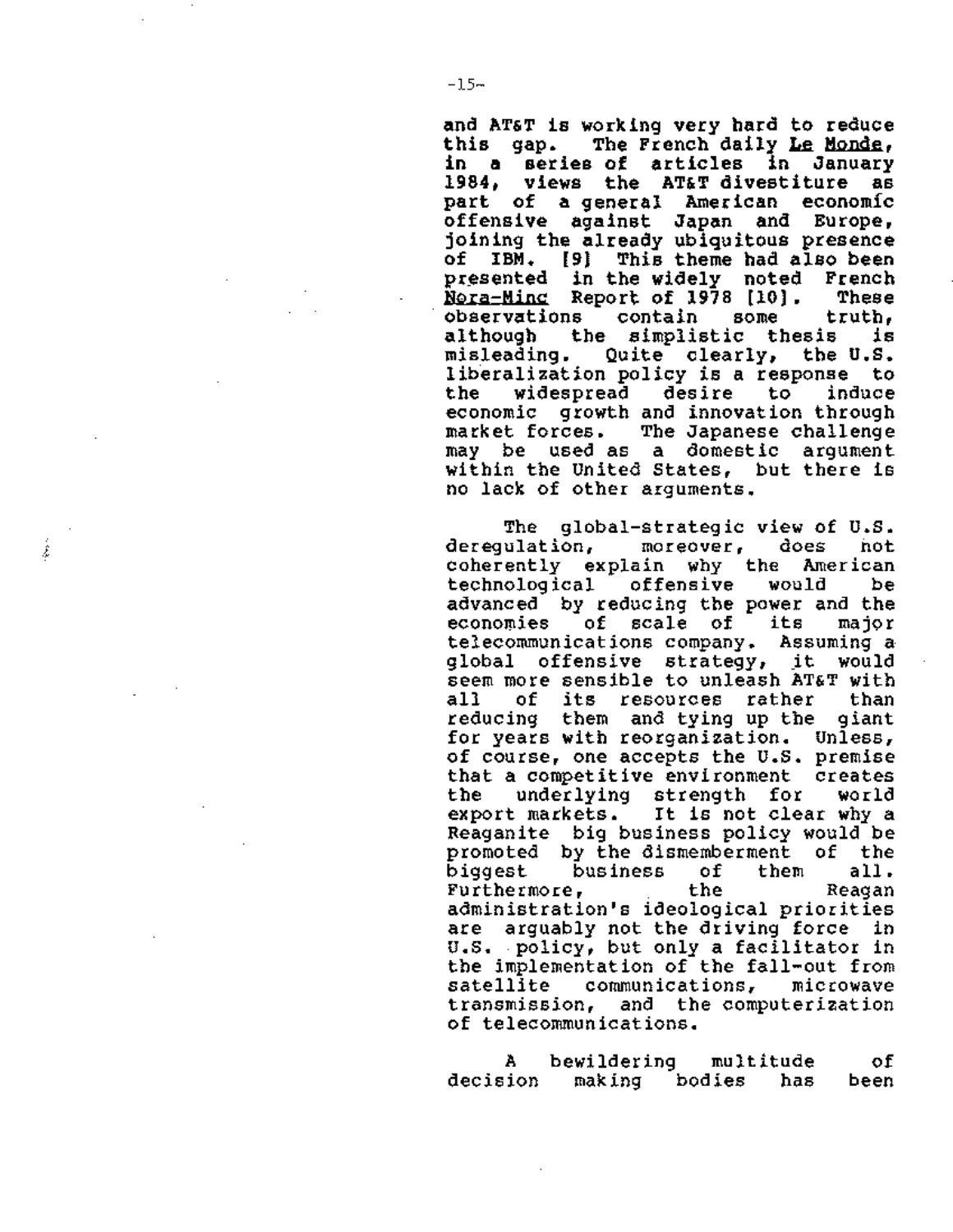involved in the setting of American telecommunication policy--the FCC, the fifty-one state regulatory commissions, the Department of Justice, the National<br>Telecommunications and Information Telecommunications and Administration, Judge Greene, Congress,<br>and the Department of State. Each of and the Department of State.<br>these is active in some a is active in some aspect of telecommunications, and most-are not<br>well coordinated with the others' well coordinated with the others'<br>actions. Hence it-is surprising to Hence it is surprising find any general policy direction at all. It would have been reasonable to expect that these various decisionmaking bodies would have in effect neutralized each other, following the course of u.s. national energy policy, which has been disgracefully paralyzed.<br>But this has not occurred in occurred in<br>The overall telecommunications. The overall direction of U.S. telecommunications policy has been one of fairly steady<br>liberalization. Though conflicts liberalization. persist between federal and state regulatory and legislative bodies over the preservation of the cross-subsidy to residential rates, a compromise is likely. American telecommunications policy making resembles a war with a hundred battle fronts. But for all its untidiness, the American policy process<br>has accommodated changes fairly has accommodated changes rapidly. This fact may have something to do with the greater pressures for changes in the United States, but it also results from the general nature of decentralized decision-making, which can move incrementally, and rapidly and pragmatically.

### The Equipment Field

To some European observers the American developments bode for a future that is characterized, in the words of an OECD report, by "the emergence under the leadership of the US information industry, of powerful integrated service firms, consortia or closel knit groups of companies, combining computing power of their own without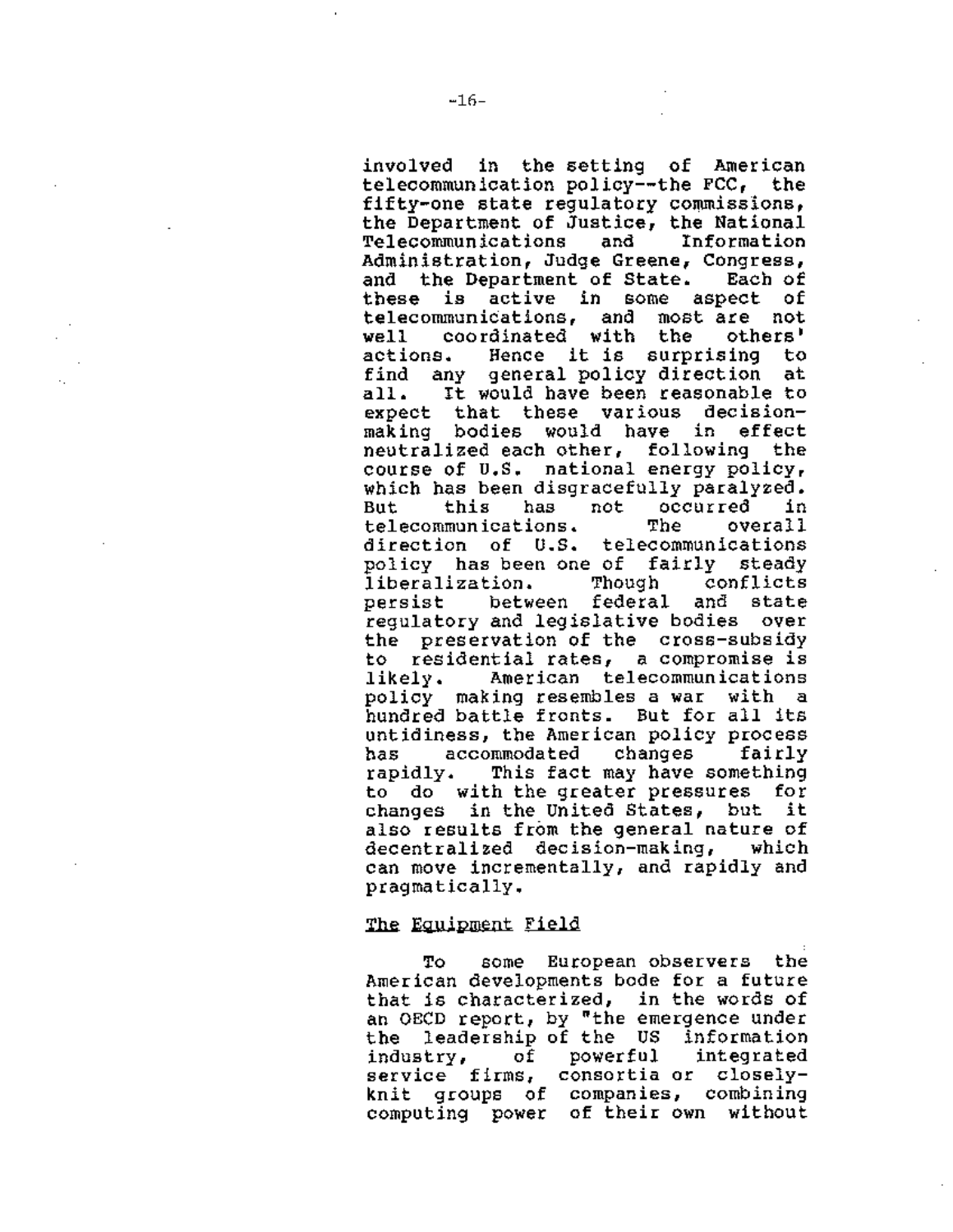ability to develop new high technology products for export, Given the GATT restrictions on the use of tariffs, non-tariff barriers become important, Such protectionism in telecommunications has been traditional<br>in most industrialized countries, with in most industrialized countries, the result that few-domestic markets<br>are open, thus greatly - limiting are open, thus greatly intra-European trade opportunities and fragmenting the market. In order to overcome this, there have been proposals to open the European domestic European manufacturers, while restricting the North Americans and Japanese.

But trade is a two-way street. Ironically, the very us liberalization which is raising European anxiety and protectionism in its wake is providing<br>European manufacturers with manufacturers with<br>in the US equipment opportunities market. The Bell companies, which prior to divestiture had relied largely on Western Electric equipment, are now free to obtain equipment from other suppliers, and are indeed actively doing do.

In the forefront of European companies active in the OS market is Plessey, a British company which has acquired the public switching business of the American manufacturer Stromberg-Carlson; likewise, the Swedish firm, Ericsson, a major player in the international telecommunications export market, has been actively approaching the new Bell regional operating companies, after already establishing itself among American independent telecommunications companies.

The opening of the American market is among the best news that European firms have had for a long time. As mentioned, other European markets are largely closed to them,<br>even within the Common Market, and even within the Common Market, demand in the Third World, including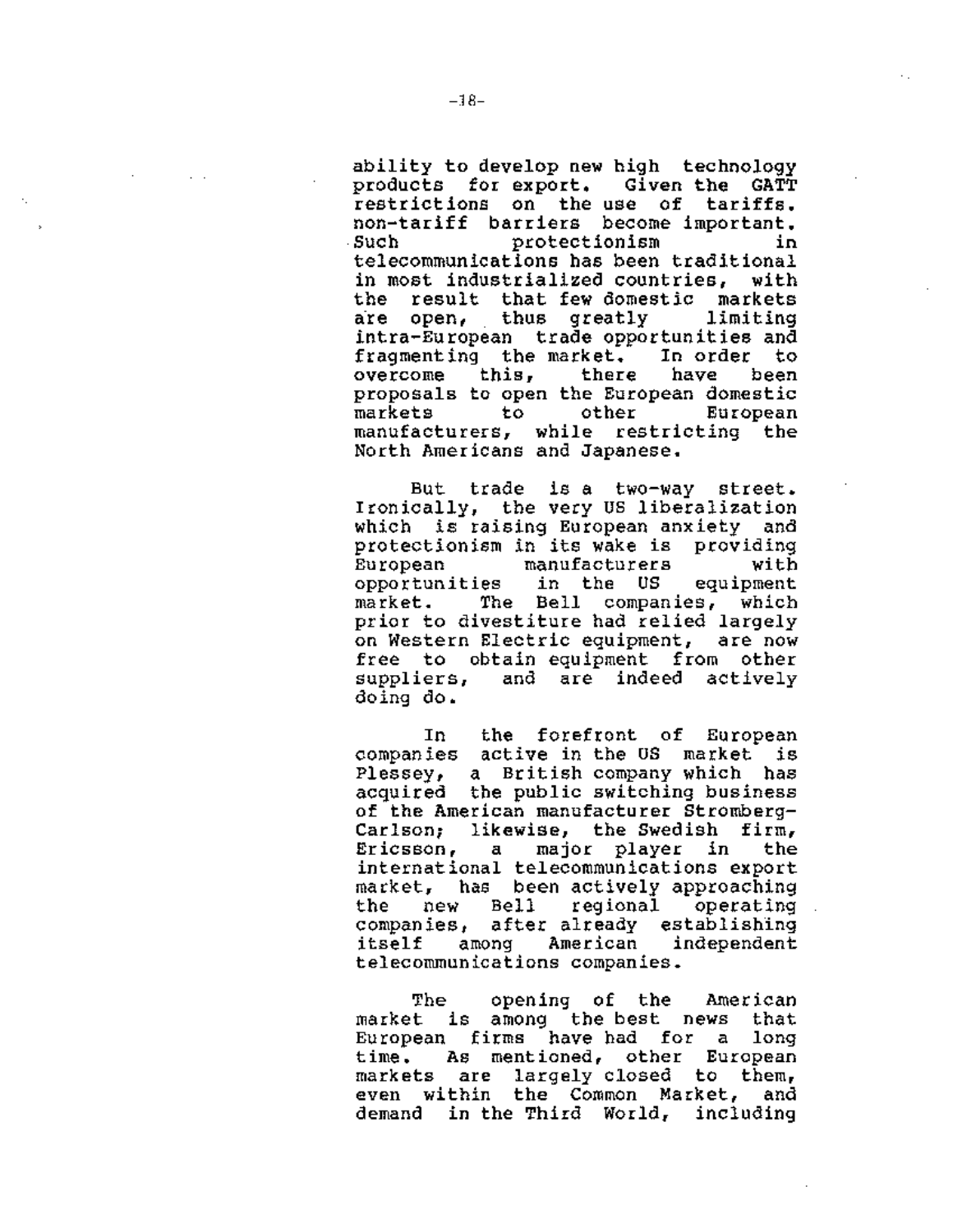precedent, unrestricted access to countless data bases, assured usage of<br>worldwide metworks, an expertise worldwide networks, an unparalleled in variety and depth, together\_ with unique marketing and managerial abilities. This new organizational configuration has - so far - no equivalent in either Europe or Japan. It may well turn out to be superior, in power terms, to the oldfashioned monopolies and oligopolies.<sup>4</sup> [11] But with all this challenge it is<br>also simportant for Europeans to also important for\_Europeans\_to<br>realize that US derequlation is realize that US deregulation is offering them extraordinary business new opportunities.

In the telecommunications equipment market, the AT&T divestiture led to the emergence of AT&T as a competitor in European markets, a sharp break with the-past. For-more than<br>fifty -years -AT&T stayed -out - of fifty years AT&T stayed out of international equipment activities, despite its being the largest equipment manufacturer in the world.

With constraints removed, and with the need to diversify its scope of<br>operations, AT&T has embraced an operations, AT&T has embtaced an international orientation, and has begun to see Western Europe as a potentially lucrative market. To gain local acceptance, the company has restricted itself to alliances with European domestic companies, in effect establishing beachheads. Given the nationally protected nature of the European market and AT&T's lack of international experience, this strategy seems to be the most realistic way for AT&T to establish its presence in Europe. Two major instances are AT&T's purchase of 25% of Olivetti in early 1984, and its cooperative agreement with Philips.

Variants of considered as the one way to ensur Europe control telecommunications protectionism are of its own destiny and its

÷.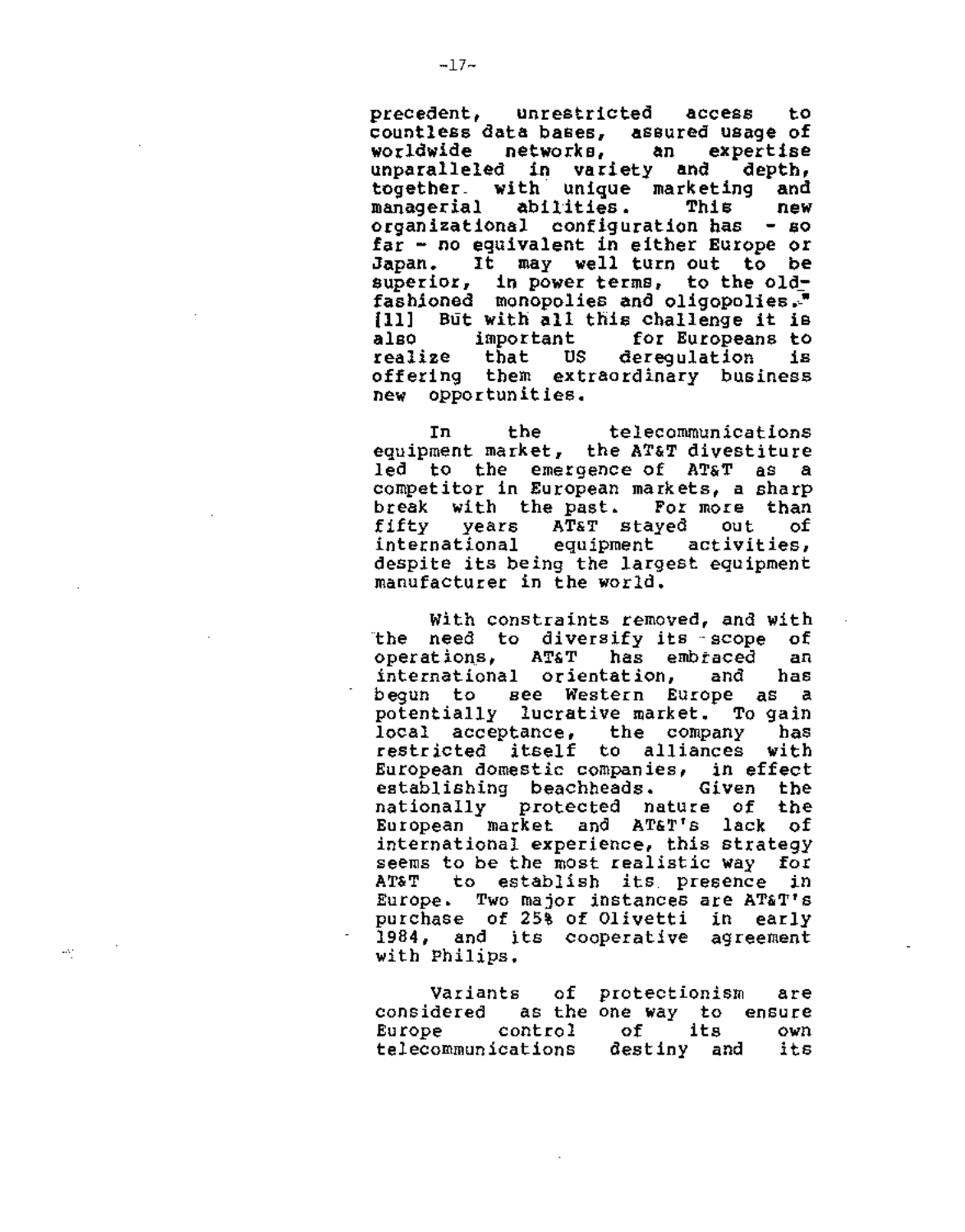the oil producing countries, has declined. In addition, many countries<br>use the development of their development of their<br>tions to spurtheir own telecommunications to spur their domestic electronics firms,\_ and are willing to rely on a less than state-of-the-art technology<br>suitable to local servicing skills.<br>Often these countries have set up Often these countries have set up domestic equipment manufacturers with qovernment protection similar to --those \_ in Europe. Thus there is a very limited number of markets for telecommunications equipment which are<br>really open. The OECD estimated that The OECD estimated that in 1982 open markets accounted for less than 10% of the world market [12]. In fact, by far the largest such market is now the us. The irony is that some advocates of protectionist policy in telecommunications equipment now are beginning to seek their fortunes in the newly-liberalized US market! It is realistic to expect that such asymetric situation cannot continue for long. It is highly unlikely that the US will stand by passively if Europeans can freely sell equipment in the US, while American manufacturers are shut<br>out of European markets. Given the out of European markets. Given the presently ballooning US trade deficit in general, undoubtedly the us would pressure the Europeans for reciprocity. Thus for Europeans the opportunity to enter the US market is in fact a<br>double-edged sword, because it double-edged sword, because it<br>threatens by its-dynamics to bring about a reduction of European firms' own protected position.

# Transatlantic services

Telecommunications

American deregulation has<br>particularly affected international affected international telecommunications services. In this area, US policy has restructured the rules of the game radically within a<br>short period of time, thus forcing short period of time, thus forcing their European correspondents on the other side of the Atlantic to adjust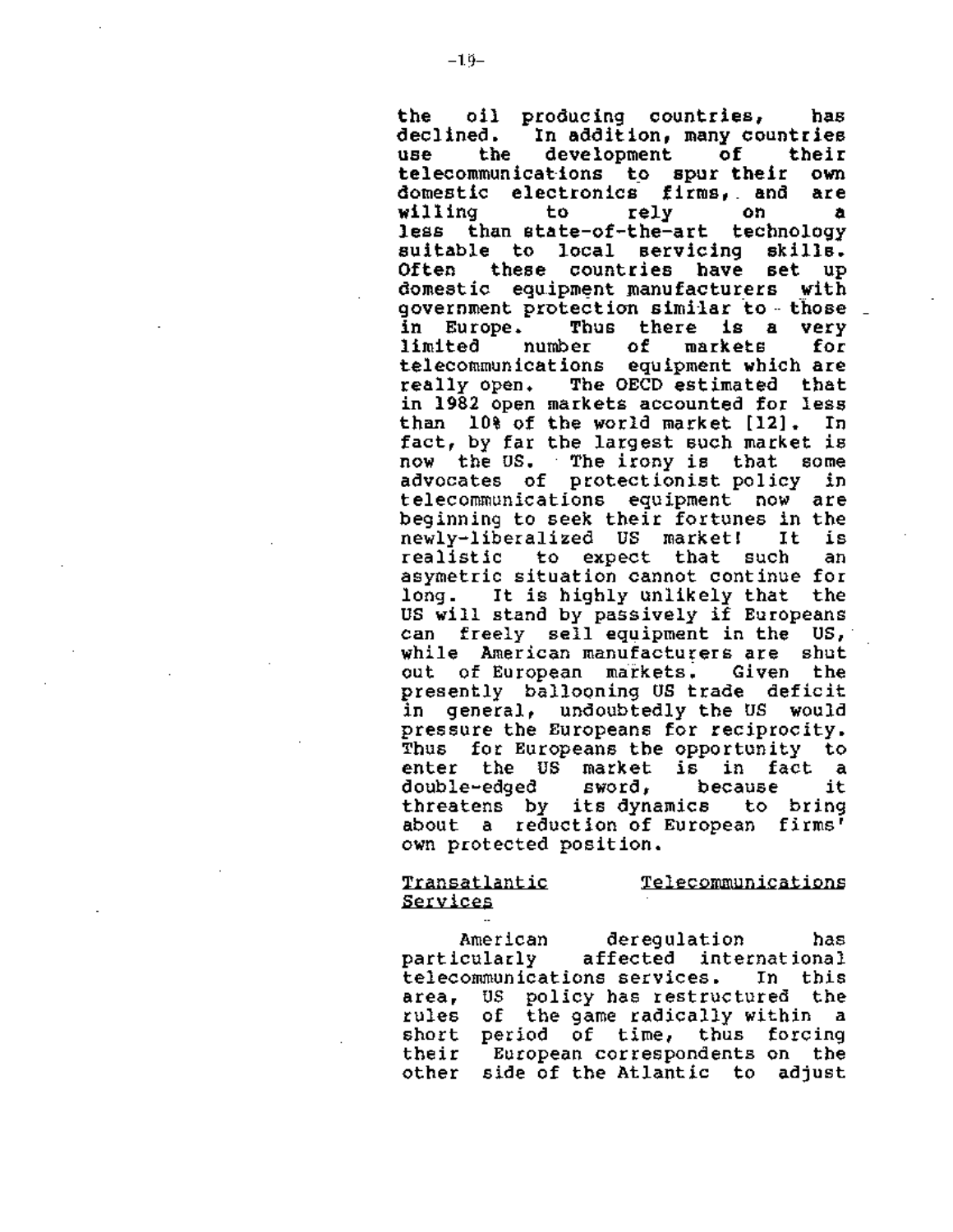## unwillingly to the new situation.

Bistorically, US regulation of telecommunications firms had carved up<br>the alobal market into distinct global market into segments, each assigned to-different<br>carriers. These included domestic These included domestic telephone carriers, domestic telegraph carriers, domestic satellite carriers, international international record carriers (IRCs): the international satellite carrier,<br>the international marine cable the international marine cable consortium, and carriers for domestic non-voice satellite communications. Though AT&T participated in several of these market segments, as a rule the different sectors and firms were segregated from each other.

On the European side, things were<br>less complex. The typical much less complex. The typical arrangement was for the domestic PTT to control all communications, domestic or international, voice or record,

In the past, FCC regulation had not been particularly restrictive with respect to international communications rates. At the same time, the market segmentation had led to a lack of competition, as well as to substantial profit margins. This situation was largely unstable, perhaps because of the high profitability, and cracks began *to* appear. The artificial nature of the market segmentation became evident and led to policy responses within a relatively short time. In a series of decisions in 1979-80 [FCC 79- 842; 80-523; 80-585], the FCC largely eliminated the rules which prohibited AT&T and the IRCs from entering each others' markets, The International Record Carrier Competition Act !Public Law 97-130, Dec. 29, 1981] eliminated the separation between domestic and international telegraphy that had kept Western Union and the IRCs apart.

In the satellite field, the FCC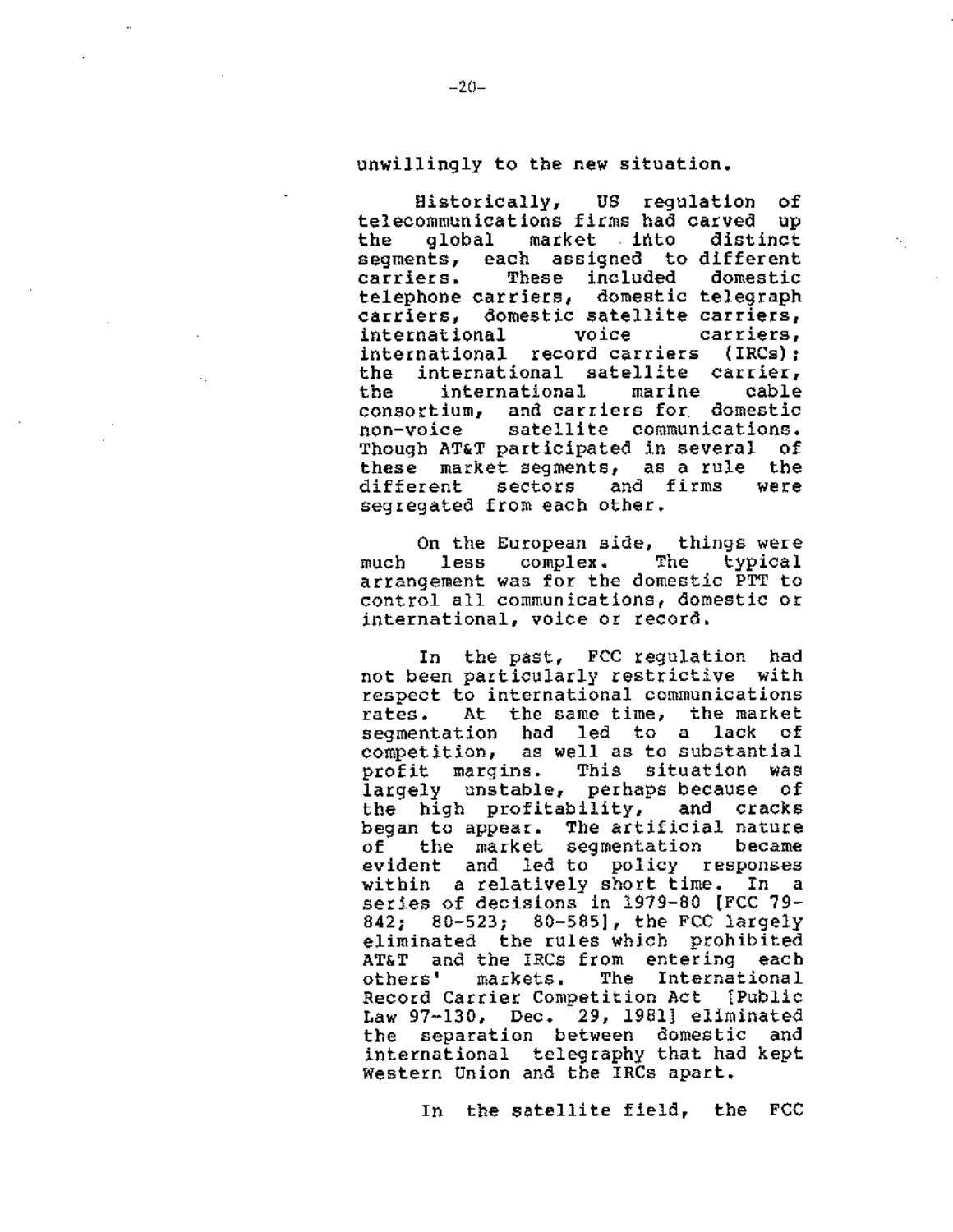continued this trend in 1982 [FCC 82- 357] by permitting Comsat to go beyond<br>its carriers' carrier limitation and<br>service customers directly. This service customers directly.<br>action was contingent on a was contingent on a major restructuring of Comsat [FCC 82-3721 to separate its unregulated competitive<br>activities from those that were left<br>regulated. At the same time, the At the same time, the FCC was considering direct access \_of carriers other than Comsat to-Intelsat, bypassing Comsat. The FCC also decided to limit, as far as possible, its role in the allocation of communications circuits-between cable<br>and satellites, and to rely on satellites. competition.

In the Second Computer Inquiry [77<br>FCC 2nd 384 (1980)], the FCC deregulated enhanced telecommunications<br>services that go beyond "basic" and services that go-beyond "basic"<br>regulated transmission. In transmission. In the **Telenet-Tymnet** decision [FCC 82-377],<br>the Commission reaffirmed that the the Commission reaffirmed that Second Computer Inquiry decision<br>extended also to international to international telecommunications services [13]. The implication was that enhanced communications services from the US to other countries would not be subject to<br>facilities or rate of return facilities or rate of return regulation.

Proceeding to the next step, the FCC reconsidered its attitude toward the Intelsat cartel arrangements and the liberalization of the international satellite transmission market. In an extension of its well-established<br>domestic policy, the FCC accepted domestic policy, the FCC accepted applications from several private entrepreneurs for licenses to operate<br>private trans-Atlantic satellite systems.

American deregulation thus threatened the protected status quo in an especially profitable sector. Neither Intelsat nor its constituent organizations wanted to be whittled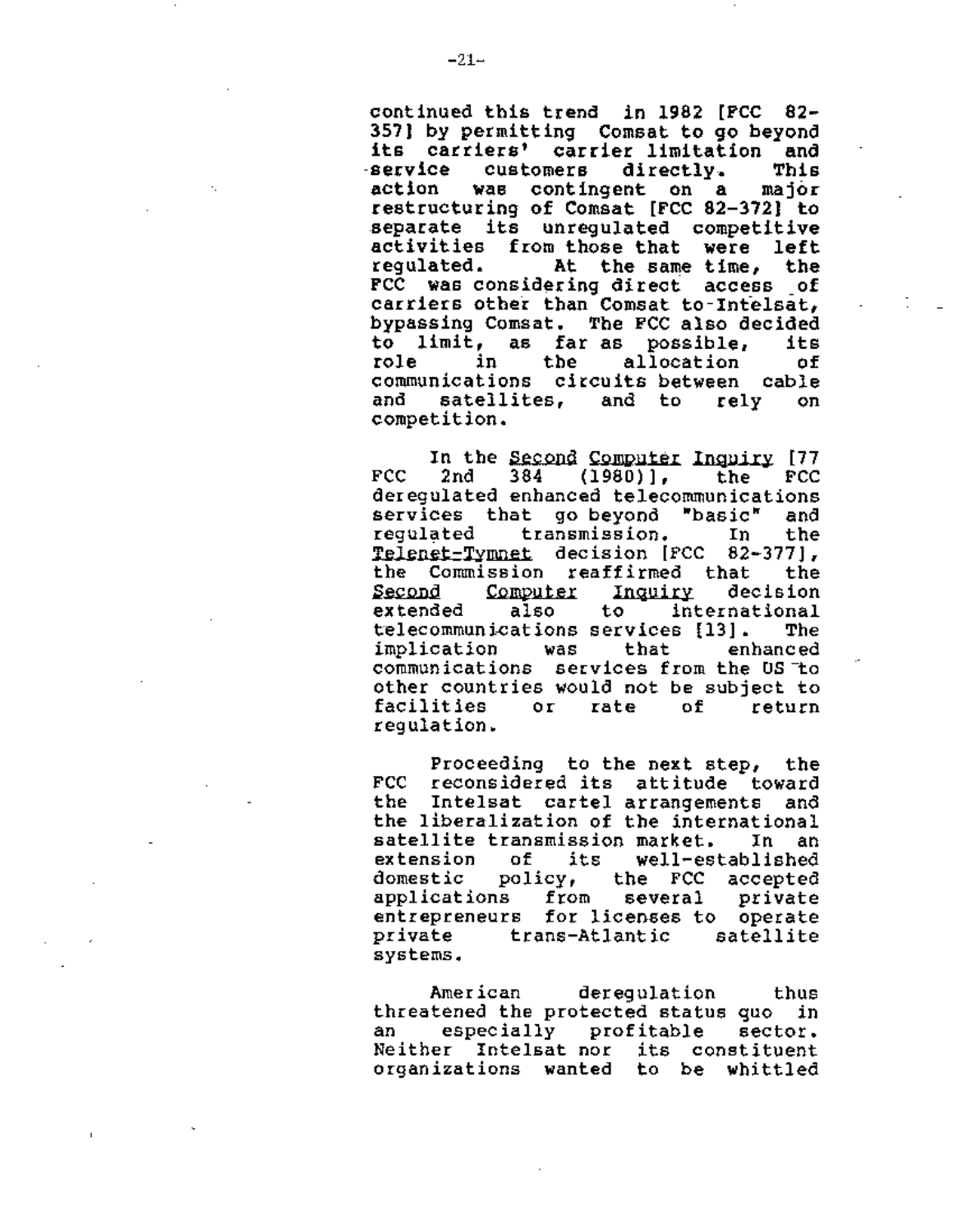down by competition, and therefore the argument of crosssubsidization, since profits from the high density trans-Atlantic and North Pacific routes subsidize the low density routes. European PTTs were also concerned about the threat that competition on trans-Atlantic routes would pose to their own profitable international service.

To defend the present system, they pursue various defensive strategies<br>against the potential entrants. The against the potential entrants. first of these can be described as an "up-link" strategy, the aim of which is to prevent the FCC from granting a license to any private applicants, on the basis of the Intelsat Agreement, distinguishing them from various regional satellite systems such as Arabsat and Nordsat.

The second strategy centers on the "down-link" by eliminating the new satellite carriers' ability to connect into European national networks, The PTTs attempt to maintain a unified front of all European countries would prevent a beachhead by American entrants or, if that is not possible, to prevent it from becoming a transfer point to other European countries. As with every cartel-like agreement, it is only as strong as its weakest link. Some country would probably find it to its advantage to serve as a telecommunications hub, and to permit downlinks from non-Intelsat carriers. To prevent such backdoor liberalization, other\_countries could<br>try = to = block = retransmission try to block retransmission arrangements. But it is questionable whether such restrictions would be enforceable or whether they would be legal. In a factually similar case, European governments, invoking CEPT and CCITT rules, had attempted to impose restrictions on the use of Britain as a hub for private British telex bureaus. However, the European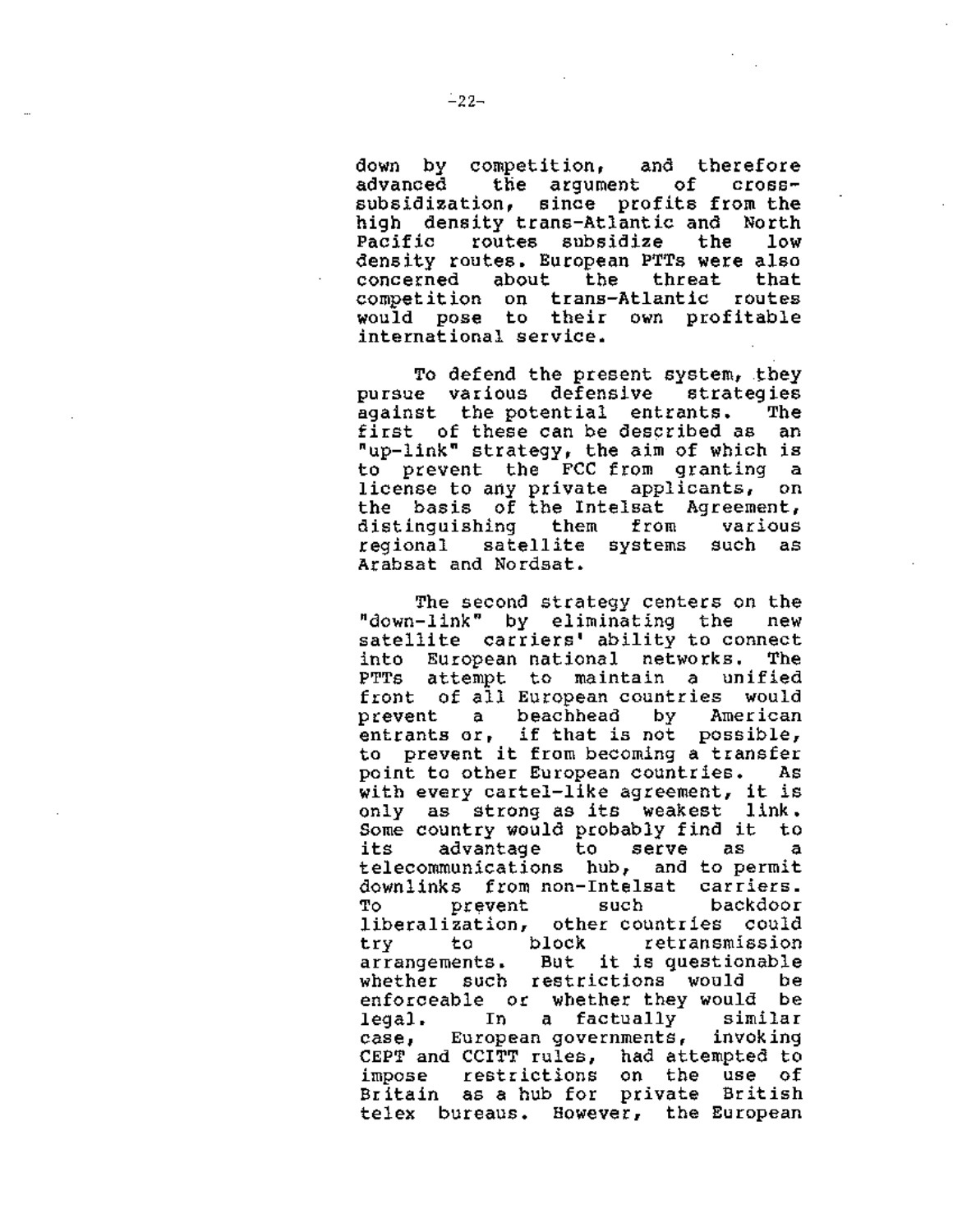Commission in an anti-trust proceeding<br>resoundingly struck down these attempts<br>as a violation of the intra-European competitive rules of the Rome Treaty<br>establishing the EEC. (The case is on appeal at this writing.) {14]

In the area of telecommunications<br>ces, the emergence of MCI and services, the emergence of MCI other potential international carriers challenges the orderliness of the -<br>carefully protected international carefully protected international<br>telecommunications regime, There-are, telecommunications regime. however, potential benefits for<br>Europeans from this situation. Being Europeans from this situation. Being the only address within their countries for AT&T, MCI, and others, PTTs are in a position to choose which American carrier will be allowed access to their market, and can play off -- or "whipsaw<sup>\*</sup> -- the rival American carriers<br>against each other to obtain against advantageous operating agreements for their users. For example, instead of splitting revenues 50-50 as is customary, they could demand a 60% cut. In recent years, the Benelux and Scandinavian countries have invited<br>bids. To prevent whip-sawing, the FCC To prevent whip-sawing,<br>-1977 has Fequired since 1977 has required that international settlement arrangements must be uniform for identical routes, thereby officially enforcing an<br>American cartel on settlement American agreements.

The new carriers are less than happy with these anti-whipsaw rules. In order to be admitted into otherwise hostile territory, the American wouldbe entrants need to offer attractive<br>deals to the PTTs, Their ability to deals to the PTTs. compete with AT&T for PTT business is severely reduced by this type of rule. AT&T's competitors thus argue that although the PTTs may benefit from whipsawing, at the same time they may<br>be "infecting" themselves with this competition.

Of the new United States long-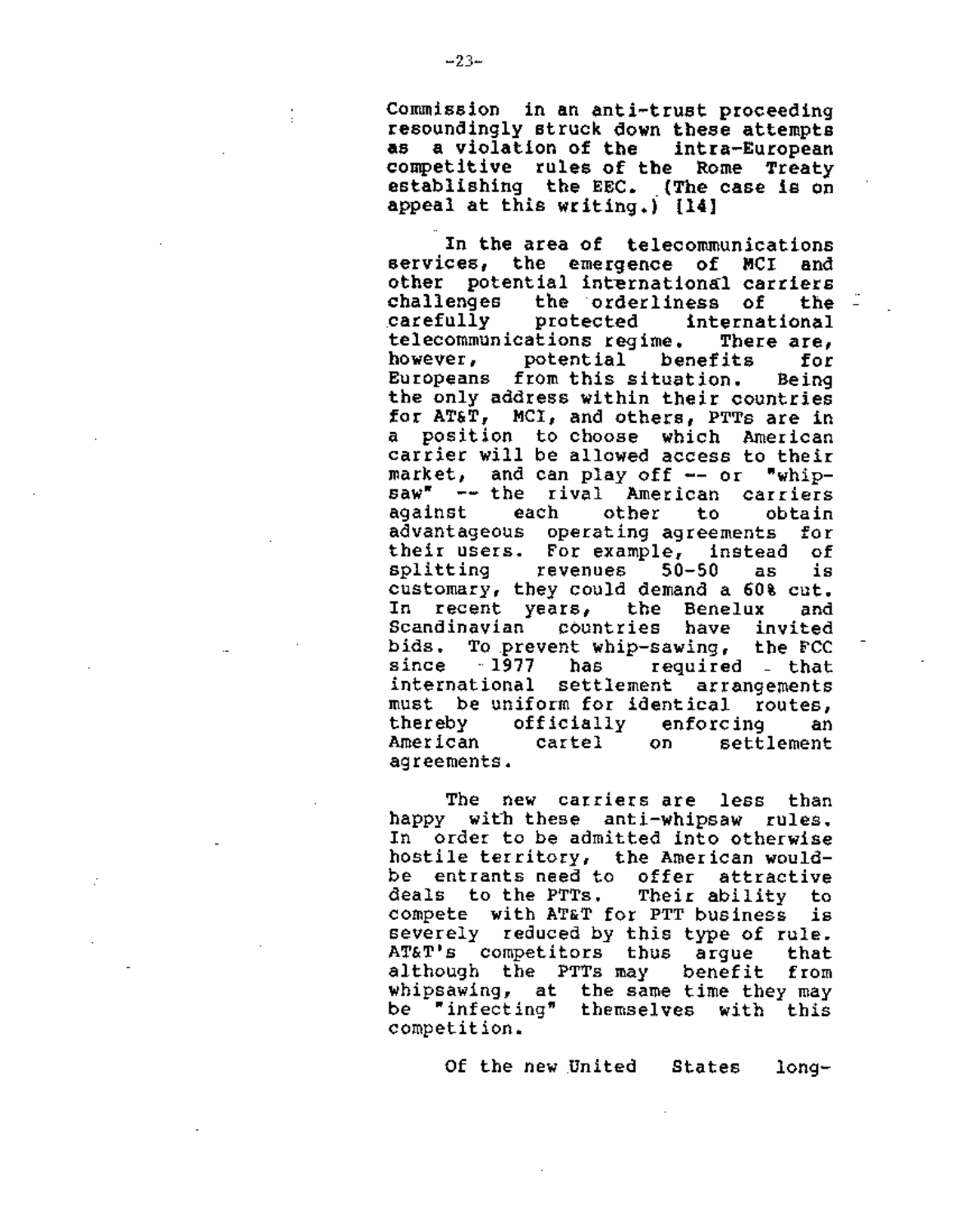distance carriers, MCI has in particular been active in pursuing an ability to provide an end-to-end international voice traffic in the same<br>way that AT&T does today. The company way that AT&T does today. has actively pursued negotiations with a good number of countries. By mid-<br>1984 it had largely concluded an it had largely concluded an<br>nt with-Australia. In-Europe, agreement with Australia. negotiations with Belgium, Greece, and Spain had progressed substantially, and the company was at the stage of testing equipment.

A related but distinct issue created by American deregulation is the ability of PTTs to choose among the new<br>American carriers for communications American carriers for communications<br>originating in Europe. An American originating in Europe. customer can select between AT&T, MCI, GTE or Sprint, to name a few, as his carrier of choice. But when a European places a call to an American city it is his national PTT which can decide which US long-distance company carries the call within the US and thus realizes the revenue. Until now, all voice traffic was routed through AT&T. But how should the PTTs react to the competitive environment in the US?

One possibility, of course, would be to give European users the choice to indicate which American long-distance carrier they prefer, for example by assigning several country codes to the US, each corresponding to a carrier, rather than the present single code. Although this would add costs and technical problems, these could be made up by the American firms, who would be more than willing to gain such traffic. It is unlikely that PTTs will at present grant users the ability to choose among US carriers for the American leg of their transatlantic calls, Instead, negotiations center around the PTT allocating traffic among AT&T and its competitors.

Just as in the equipment market,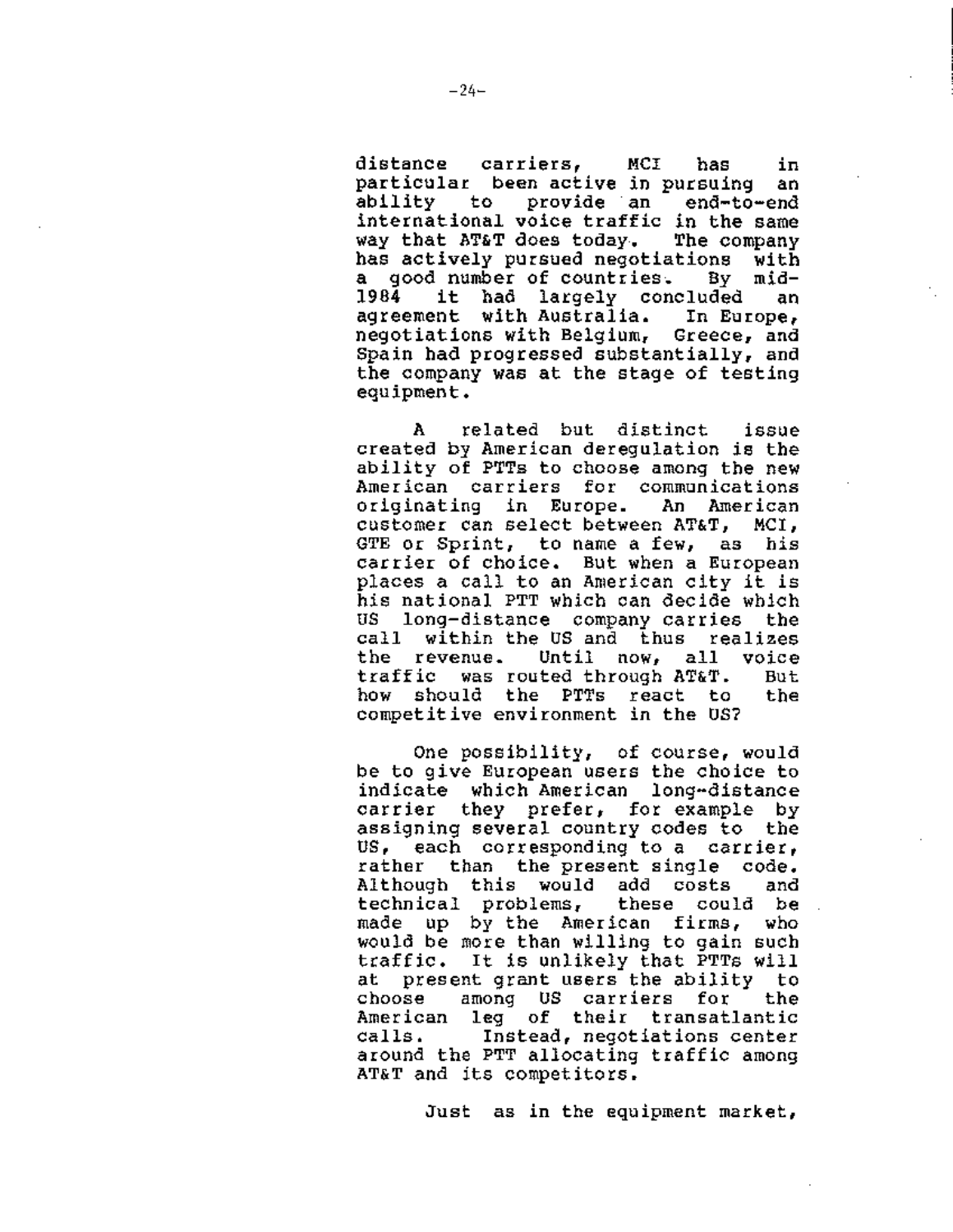deregulation of US domestic<br>telecommunications provides Europeans with new opportunities to enter the American market, since the liberalized<br>environment makes it possible for environment makes it possible for European carriers to acquire or set up American long-distance companies. The British company Cables and Wireless PLC<br>now- owns TDX systems. an American now- owns TDX systems, discount long distance company. France Cables and Radio, the international subsidiary of the French PTT, in 1983 acquired shares of Argo Communications, an American inter-city carrier (15]. Such entry can be accomplished without the need-for-international agreements<br>or negotiations. Under the Second or negotiations. Under the <u>Second</u><br>Computer Inquiry decision. enhanced Computer Inquiry decision, enhanced<br>service providers are unrequlated. service providers are unregulated. Thus Pacnet Communications, which had been acquired by the British firm Cable and Wireless, requested a certain FCC status to provide-overseas customers<br>with American-resale packet switched with American-resale packet switched<br>network services [16], With-such a network services [16]. status, Pacnet would not have had\_ to file with the FCC, and could even have acquired satellite circuits from Comsat<br>without requiring authorization. This without requiring authorization. This<br>arrangement creates the possibility arrangement creates the possibility that European PTTs could not only set up their own unregulated distribution networks in the US, but also at the same time restrict their competitors in the US from entering the domestic markets in Europe.

Although the Pacnet application was withdrawn, similar-actions-are a<br>clear-possiblity-in-the-future, This clear possiblity in the future. situation again raises serious issues of reciprocity and imbalance.

American deregulation is plainly having its effects in international markets. The US policy shifts were triggered by technological developments<br>that were exploited by entrepreneurs<br>and underwritten by financial<br>institutions. many of which were institutions, many of which were drawing heavily on European funds. Much

÷.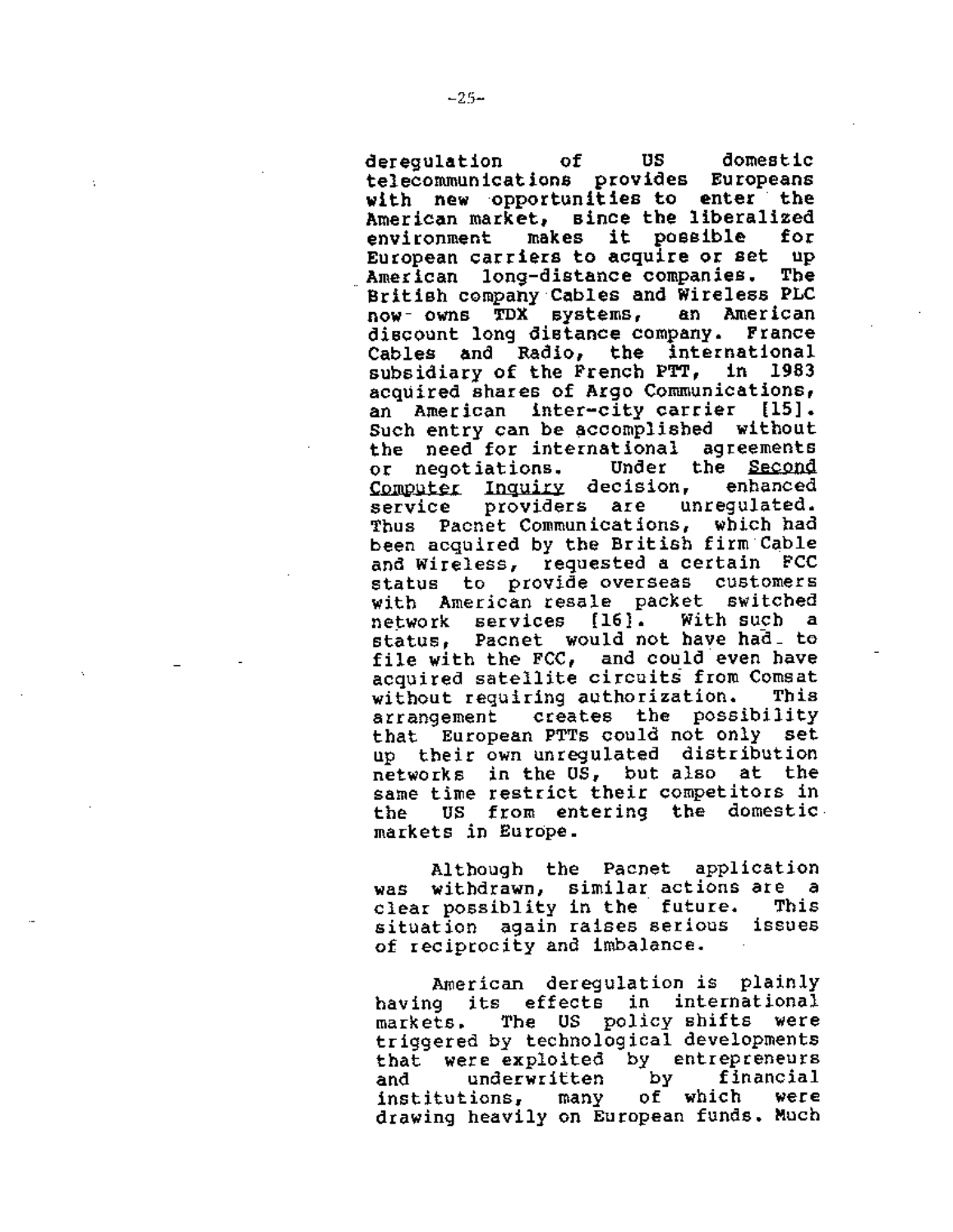of the dynamism and resources are now consumed by the exploitation of new domestic opportunities, or, in the case of AT&T and the Bell companies, by<br>adjustment to the new environment adjustment to the new through massive internal<br>reorganizations. However, it seems reorganizations, Howeve;<br>clear that the US clear that the US domestic telecommunications liberalization.will<br>accelerate the already strong accelerate the already strong<br>tendencies for change in the tendencies international market. Since marginal costs in telecommunications relatively low, systems that are set up in the US can extend abroad with relative ease. Long distance satellite service providers can readily expand into international traffic; data-base suppliers also could easily service the European market, as could equipment manufacturers. In short, the energies that brought about the shift in US policy towards deregulation will not stop at the us border. This trend is seen by the "postal-industrial" coalition as a major-threat to the<br>stability of the time-tested and stability of the time-tested and<br>mutually beneficial coexistence. mutually beneficial The technological opportunities are not likely to pass Europe without generating internal challenges to the traditional telecommunications system. This is not to say that the American model can be applied in Europe, given the differences in tradition, outlook, and political realities. But changes<br>in the US, and their unavoidable in the US, and their interactions across the Atlantic, are likely to nudge along a liberalizing process in which PTTs are still the controlling force. US deregulation, though partly a threat to the European status quo, is also an opportunity for the export of hardware and services, and for the exercise of a monopsonistic bargaining position, Reciprocal trade in goods and services, more than<br>economic theories or political economic theories or political<br>pressure, may set off a partial pressure, may set off a partial<br>liberalization to the entry of US liberalization to the entry of US<br>telecommunications firms, and a telecommunications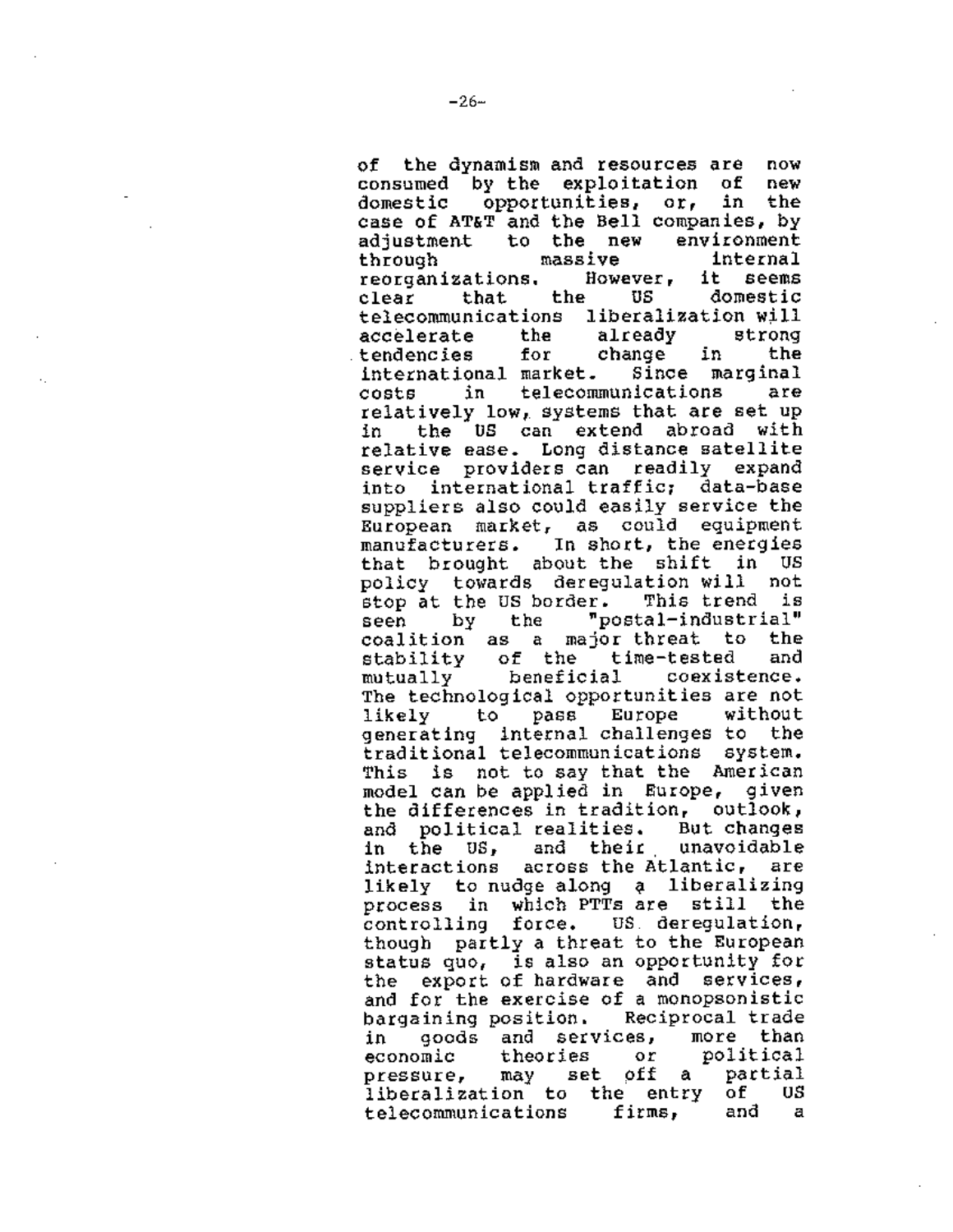softening of the divergence in telecommunications on the two sides of<br>the Atlantic, as this process the Atlantic. As this process unfolds, defensive and offensive reactions are unfortunately likely to be acrimonious; cooperation based on the understanding of the dynamics of the other side's development, however, cannot be avoided, and it provides the foundation for transition into the next phase of global communications.

#### References

 $\mathcal{O}^{(0)}$ 

1. New York Times, "AT&T: Hot<br>Products, High Costs." Aug. 5, 1984 p*.* **4F.** 

2. Bylinsky, Gene, "The Holes in 2. Bylinsky, Gene, The Boles 1<br>AT&T's Computer Strategy," <u>Fortune</u><br>Sept. 17, 1984, p. 68.

3. New York Times, op.cit., p.4F.

4. Bundesministerium fuer das Post und Fernmeldwissen, "Stellungnahme der DBP zum Sondergutachten Monopolkommission," Referat 603, May 1981 p. 97a.

5. The Economist, 5. The Economist, "And a Prosperou<br>New Year," Dec. 24, 1983, p.76.

6 • 6. Electronic News, "Say AT&T to Cut<br>Mfg. Costs," June 18, 1984, p. 67. Electronic News, "Say AT&T to Cut<br>1984, p. 67.

7. OECD, "Telecommunication: Pressures<br>and Policies for Change." and Policies for Change," Paris, 1983.

8. Fortune, "Can AT&T Compete in Long<br>Distance?" April 16, 1984, p. 112.

9. Le Monde, "La Guerre Mondiale de la Communication," January 11-14, 1984.

10. Simon Nora, The Computerization of Society, MIT Press, 1980.